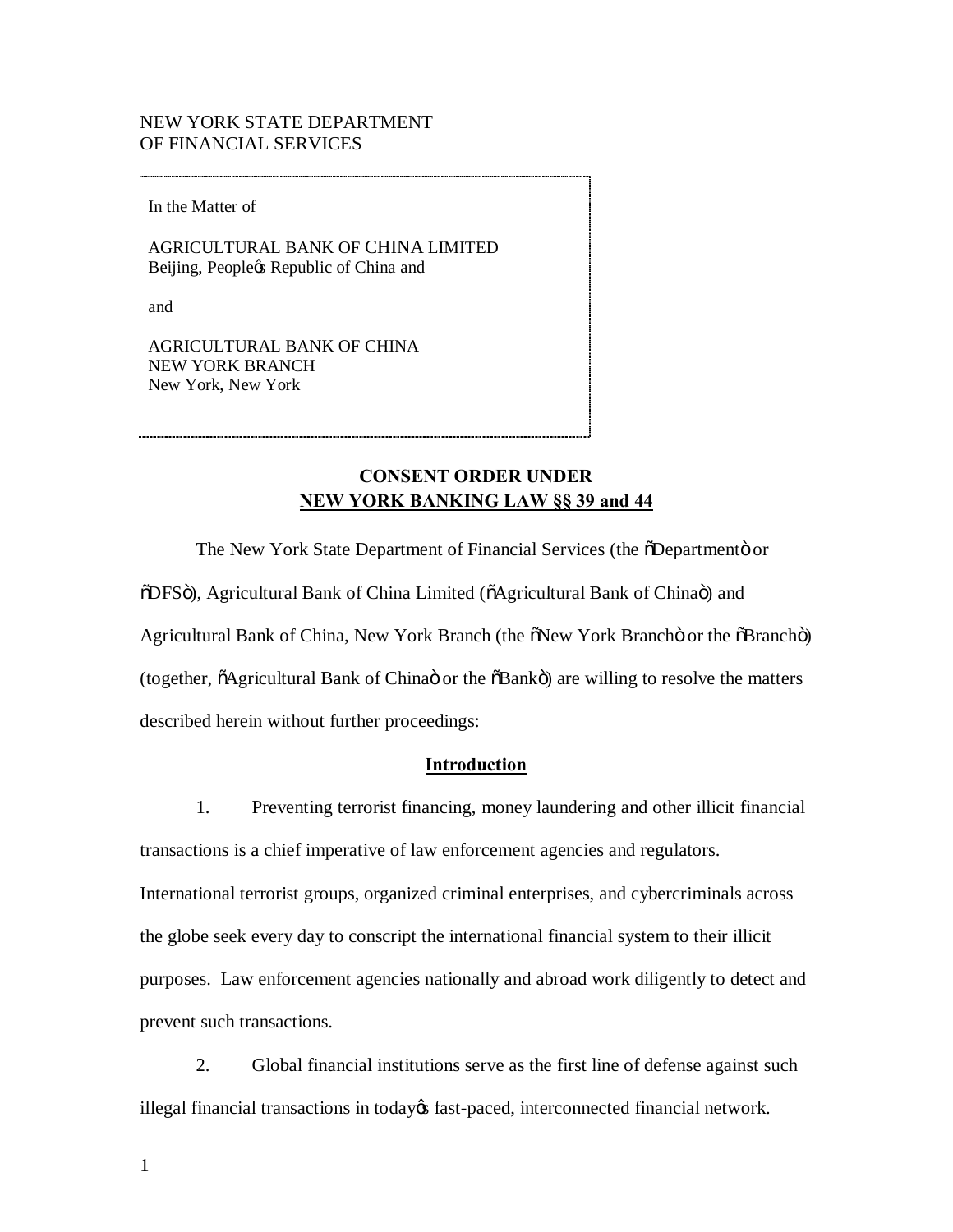Federal law and the law of New York require these institutions to design, implement and execute policies and systems to prevent and detect illegal financial transactions. The Bank Secrecy Act ( $\delta$ BSA $\ddot{o}$ ), for example, requires these institutions to report suspicious transactions (via  $\tilde{o}$ Suspicious Activity Reportsö or  $\tilde{o}$ SARsö) to the U.S. Treasury Departmentøs Financial Crimes Enforcement Network (õFinCENö), enabling law enforcement agencies to conduct investigations that result in the future interdiction of these transactions and, ultimately, prosecution or even elimination of bad actors. The BSA likewise requires financial institutions to have solid anti-money laundering ( $\delta AML$ ö) systems in place (together,  $\delta BSA/AML$ ö).

 3. New York law imposes these same requirements on its regulated financial institutions $<sup>1</sup>$ </sup>

 4. The law obligates financial institutions to devise and implement systems reasonably designed to identify and block suspicious transactions and transactions prohibited by law. Each institution is expected to configure a system based on the particular risks faced by the institution, considering such factors as its size, geographical reach, and the specific lines of business it engages in. Moreover, the institution must employ or engage sufficient numbers of trained compliance professionals to ensure systems run properly.

5. One such system is known as otransaction monitoring. This is the process by which an institution monitors financial transactions after their execution for potential BSA/AML violations and Suspicious Activity Reporting. While this process may be carried out manually, larger institutions often employ electronic systems using

 $\overline{a}$ 

<sup>&</sup>lt;sup>1</sup> See Part 115 of the Superintendent's Regulations (3 NYCRR 115), Part 116 (3 NYCRR 116), Part 416 (3 NYCRR 416) and Part 417 (3 NYCRR 417)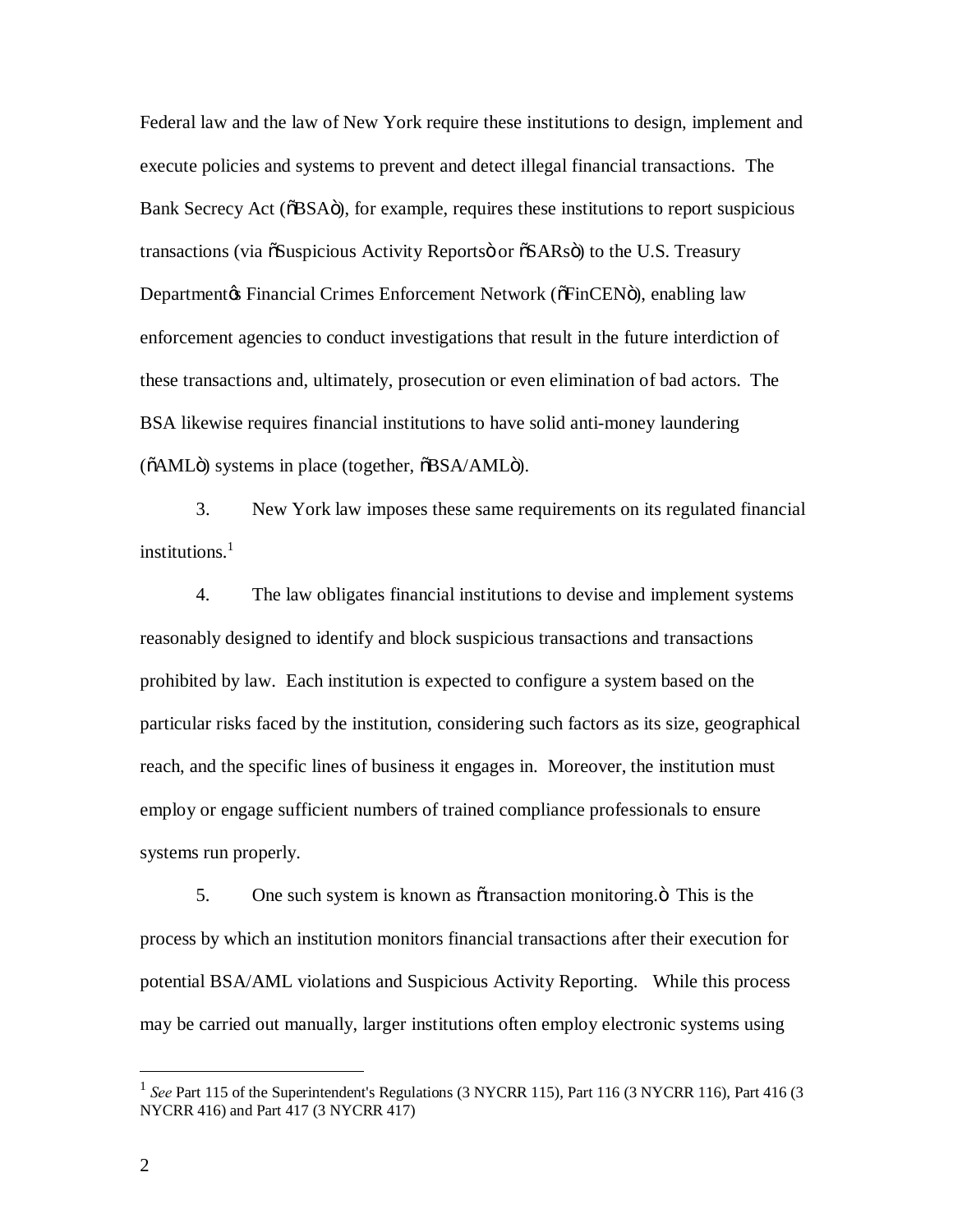advanced software to monitor transactions and, in the first instance, screen them even before execution for possible violations of federal economic sanctions laws.

 6. An effective transaction monitoring system is essential to compliance with anti-money laundering and counter-terrorist financing laws. For this reason, the Department recently issued regulations that clarify and prescribe the required attributes of an effective transaction monitoring program, and require the board of directors or a senior officer (as applicable) of each regulated institution to submit an annual certification containing a resolution or finding of compliance with this regulation. *See* Part 504 of the Superintendentøs Regulations (eff. Jan. 1, 2017).

 7. The ultimate responsibility for the design and implementation of these policies and systems belongs at the very top echelon of the institution. The board of directors and senior management must devote careful study to the design of the anti- money laundering and other compliance systems that lie at the core of this first line of defense. They must provide sufficient resources to undergird these systems and structures, including appropriate and evolving technology where cost effective. Adequate staffing must be put in place, and training must be ongoing.

 8. Management cannot be focused solely on business or branch development. Compliance must be a central pillar of management per responsibilities. Senior executives need to be proactive, dedicated to a strong program, and unwavering in their commitment to keep the program on their agenda. When there is a material failure in a compliance program -- in its structure, implementation, execution or policing -- senior management must bear responsibility.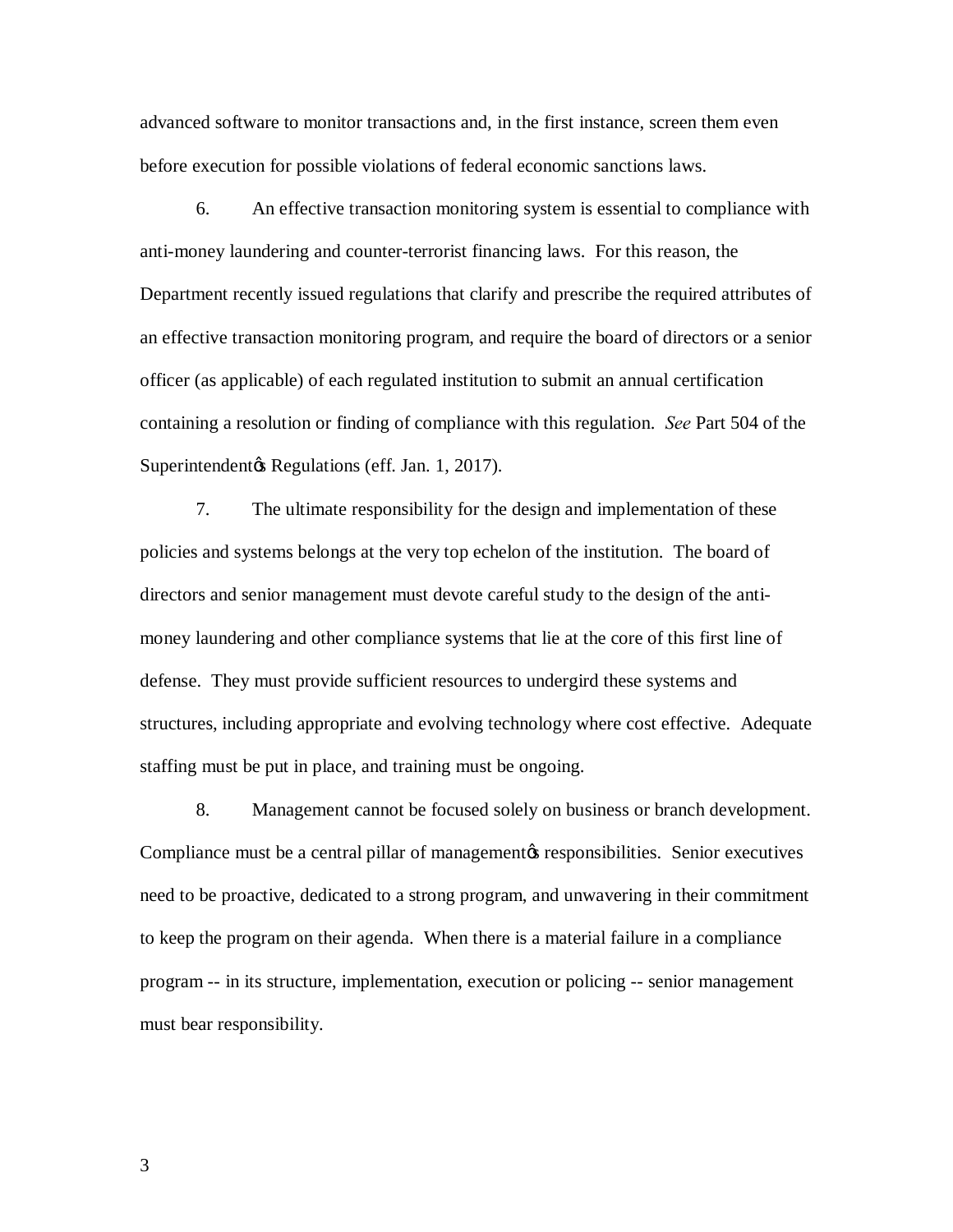9. The failure of a strong compliance program creates a substantial risk that terrorist groups and other criminals will use a financial institution to support their dangerous activities. Given the grave risk to the U.S. financial system and law enforcement objectives, the failure of an institution to have a strong and working compliance program warrants serious sanctions.

 10. As set forth more fully below, this Consent Order addresses serious and persistent compliance failures found by the Department at Agricultural Bank of China and the New York Branch during its examinations in 2014 and 2015, and based on the Departmentøs investigation in 2016. The Departmentøs findings demonstrate that compliance failures found at the New York Branch indicate a fundamental lack of recognition of the need for a vigorous compliance infrastructure, and inadequate attention of the Bank to the state of compliance at the New York Branch.

11. As further detailed below, the Department investigation beyond these examinations has found credible evidence of wrongdoing. U.S. dollar transactions scrutiny required by state law concerning economic sanctions and anti-money laundering conducted through the New York Branch did not receive the important and necessary compliance.

 12. Likewise, and as discussed more fully below, when the Chief Compliance Officer ( $\delta$ CCO $\ddot{o}$ ) raised concerns in 2014 about possible suspicious activity flowing through the Branch, Branch management failed to properly address these concerns; did not raise the CCO% concerns with the Department; and, indeed, responded by curtailing the CCO<sub>®</sub> independence and ability to carry out the compliance function effectively. Consequently, the CCO left the Branch in mid-2015.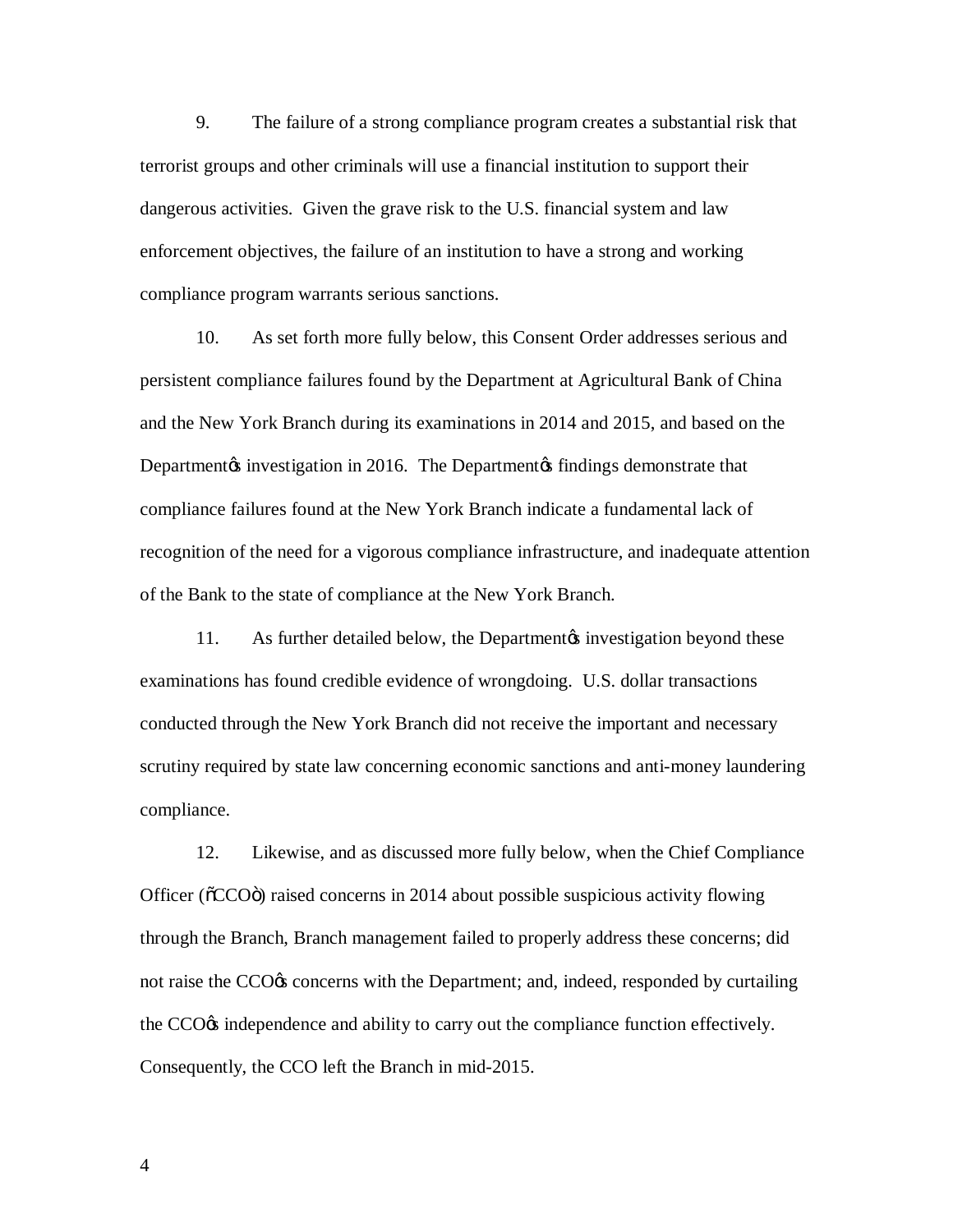13. **NOW, THEREFORE**, to resolve this matter without further proceedings pursuant to the Superintendent & authority under Sections 39 and 44 of the Banking Law, the Department and the Bank agree to the following:

#### **Factual Background**

### **Agricultural Bank of China**

14. Agricultural Bank of China, one of China $\alpha$ s largest banks, is headquartered in Beijing, Peopleøs Republic of China. The Bank has overseas branches in Frankfurt, Sydney, Hong Kong, Tokyo, Dubai, Singapore, Seoul and New York, and subsidiaries in London and Moscow.

 15. The Department licensed the New York Branch in August 2012 as a wholesale banking branch to hold demand deposits, conduct corporate lending and deposits, and carry out trade finance services, and treasury activities including foreign exchange. It is the Bank $\alpha$  only U.S. branch.

 16. The Bank holds total assets of approximately \$2.8 trillion; assets held at the New York Branch total approximately \$9.5 billion. In 2014, Forbes ranked the Bank as one of the largest, most powerful companies in the world.

# **The Branch Disregarded the Department's Warning In 2014 That It Should Not Expand Dollar Clearing at the Branch Until It Had Significantly Improved Its Compliance Function**

 17. Since 2013, the New York Branch has conducted U.S. dollar clearing in rapidly increasing volumes through foreign correspondent accounts. U.S. dollar clearing is the process by which U.S. dollar-denominated transactions are satisfied between counterparties through a U.S. bank. U.S. dollar clearing may be a potentially high-risk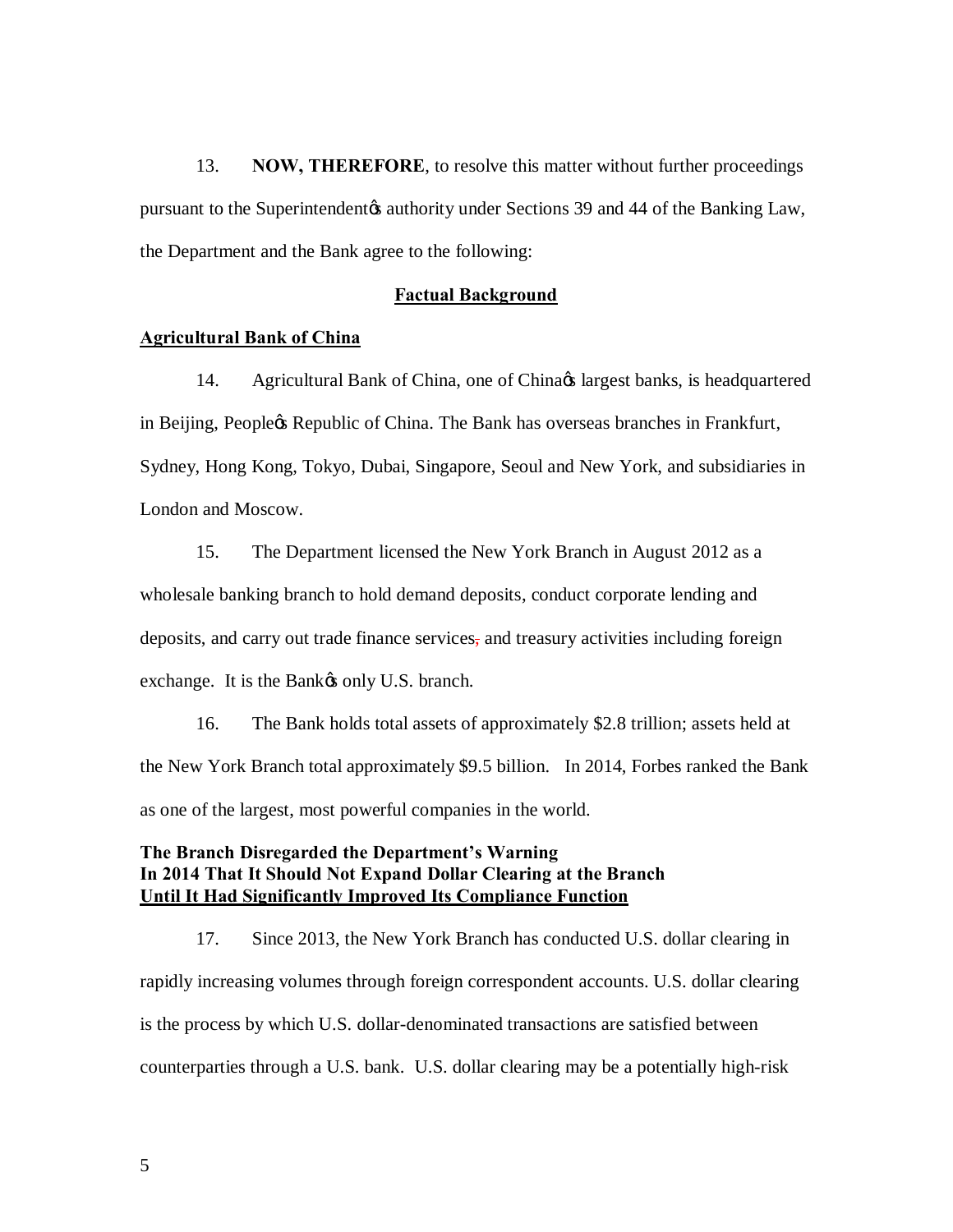business line for many banks, as it may be used by bad actors to launder money or facilitate terrorist transactions. Yet it is a function that many bank customers engaged in international commerce must use in their daily operations, and that may be a profit center for a bank.

 18. Following an examination conducted by the Department in 2014, the New York Branch was specifically cautioned that its transaction monitoring systems were inadequate for its existing risks. The type of deficiencies included transaction monitoring; the Branchos risk assessment; and policies, procedures and processes necessary to promote sustainability of the compliance program.

 19. Given that the Bank had expressed its intent to expand in higher risk activities, such as U.S. dollar clearing and trade finance services, the Bank was warned that its then-existing transaction monitoring processes might not be adequate to mitigate heightened risks in the area of BSA/AML and economic sanctions. The Department strongly advised the Bank that dollar clearing transaction volumes should remain at then- current levels and not increase until identified monitoring deficiencies had been fully remediated and validated. The Department further warned the Bank that failure to fully address these issues by the next examination could result in a supervisory action, and that many of the issues required immediate attention.

 20. In response, the Bank assured the Department that all of these issues would be resolved fully ahead of the deadlines required by the Department.

 21. However, while the Branch took certain initiatives to perform a meaningful validation, the issues identified were far from resolved. The Bank nonetheless disregarded the Departmentøs caution and substantially increased U.S. dollar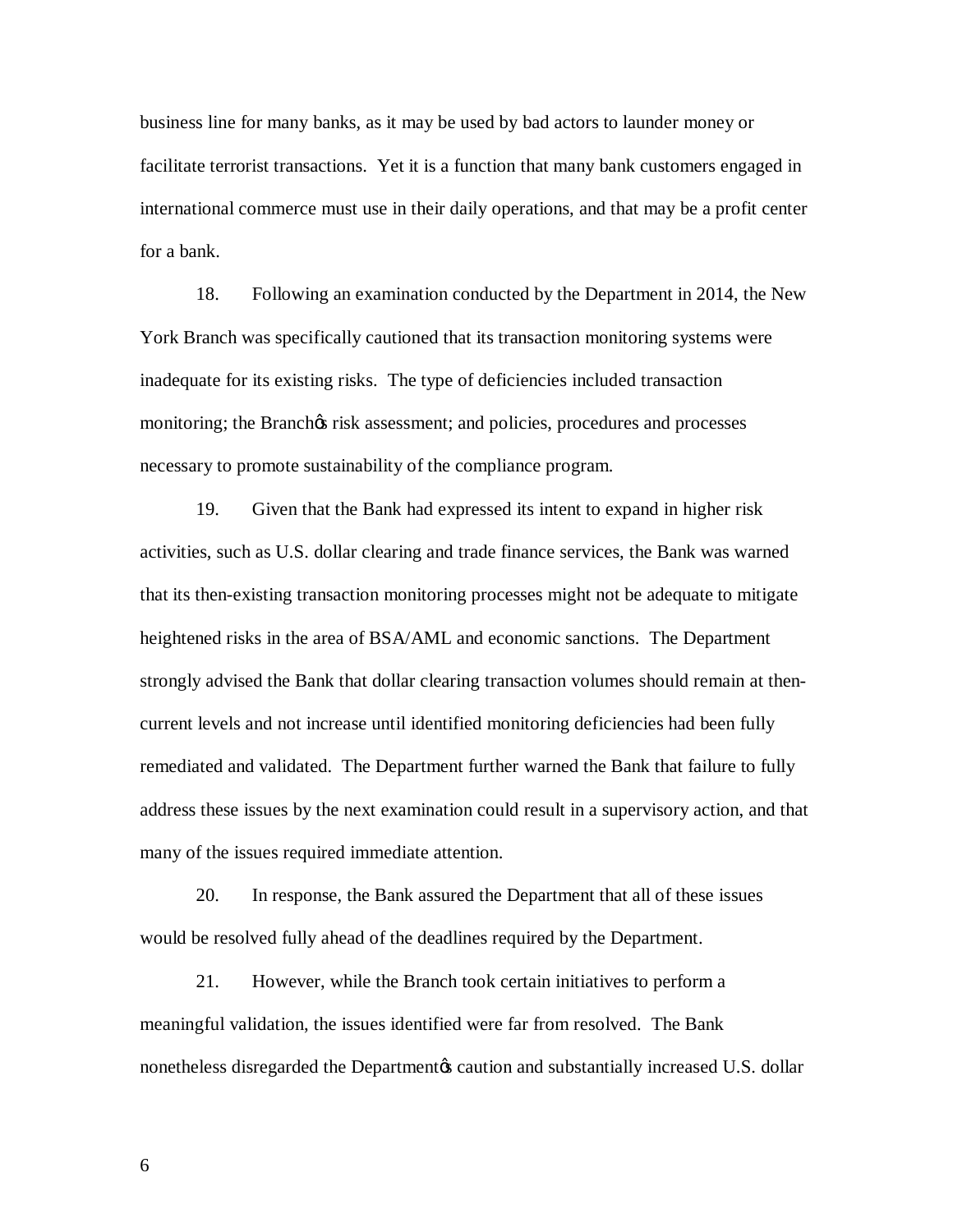clearing activity. For example, during the period January - July 2014, the Branch processed an average of 148 daily dollar-clearing transactions, amounting to approximately \$26 billion for the period. In contrast, for the period January - July 2015, this volume grew (on average) to 330 daily transactions, totaling approximately \$72 billion for the period. The Branch created an untenable risk by failing to meet compliance requirements and causing (as discussed below) an õunmanageableö backlog of nearly 700 transaction monitoring alerts that needed to be investigated fully.

### **The Branch's Transaction Methods Were Not Sufficiently Transparent**

 22. **SWIFT Messaging for U.S. Dollar Clearing.** A little background: the Society of Worldwide Interbank Financial Telecommunications ( $\delta$ SWIFTö) provides an messages with other financial institutions, including U.S. correspondent banks. SWIFT is a non-governmental entity owned by a consortium of banks. Each SWIFT message contains various blank õfieldsö for information to be inserted. The financial institution originating the communication is responsible for inserting the necessary information into electronic communications network through which banks exchange wire transfer the fields.

 23. Prior to December 2009, SWIFT permitted two types of payment communications to process U.S. dollar payments. The first, the oserial method, employed what is known as an  $\delta M$ T 103ö Single Customer Credit Transfer message. The MT 103 message is transmitted from the ordering customer *of financial institution*, through correspondent banks, and through to the beneficiary customer os financial institution. The fields in the MT 103 identify the originating party, which is the customer of the originating financial institution, and the ultimate recipient, which is the customer of the receiving institution.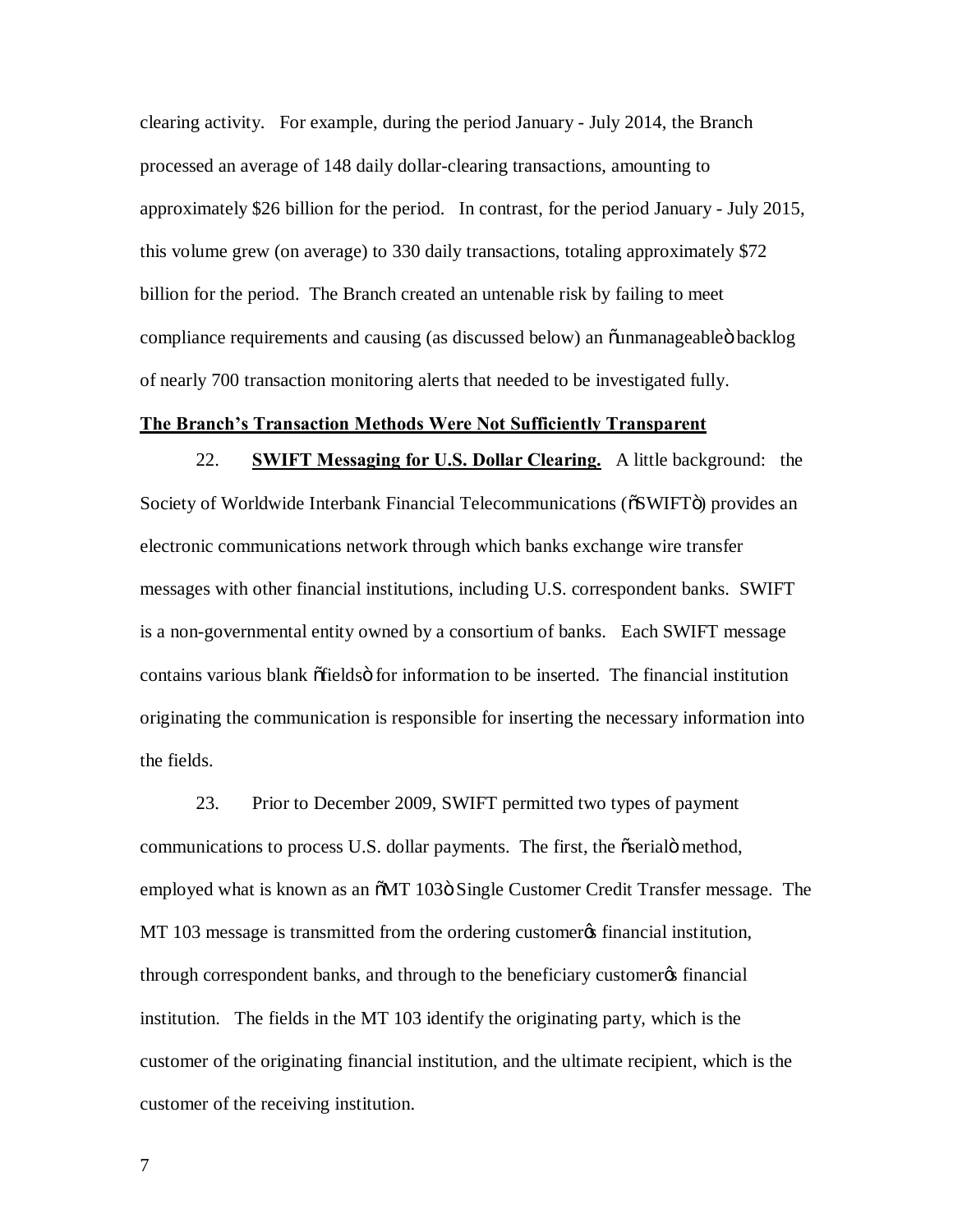24. The second method, known as a  $\tilde{\alpha}$  row as a  $\tilde{\alpha}$  payment, allowed for the MT 103 to be exchanged directly between the financial institutions that serviced the customer accounts, without being shared with any intermediary banks that served as correspondents to the originating or terminating banks. Rather, a separate,  $\tilde{\text{c}}$ overingö MT 202 General Financial Institution Transfer message was sent to clear and settle the payment at the inter-bank (bank-to-bank) level that might be one or more intermediaries between the originating and terminating institutions.

 25. Thus, prior to December 2009, banks could obscure the actual originating and receiving parties to a transaction through use of an MT 202. Correspondent banks that intermediated between the originating and terminating banks which processed an MT 202 (like the New York Branch of Agricultural Bank of China) would not receive any information about (a) the ordering and beneficiary customers; (b) any other financial institution prior to the sender or following the receiver of the MT 103; or (c) parties possibly mentioned in the remittance information.

26. **Introduction of the MT 202 COV**. This changed in late 2009, after regulators around the globe -- including the U.S. Treasury Department & Office of Foreign Assets Control (õOFACö) and FinCEN -- sought to improve transparency of direct and cover payments in order to combat illicit financial transactions.

27. SWIFT responded by creating a new type of payment message, the  $\delta MT$  $202 \text{ COV} \cdot \text{C}^2$  This message is sent by or on behalf of the ordering institution either directly, or through correspondent(s), to the financial institution of the ultimate payment beneficiary. The MT 202 COV contains fields for originator and beneficiary

 <sup>2</sup>*See* http://www.wolfsberg-principles.com/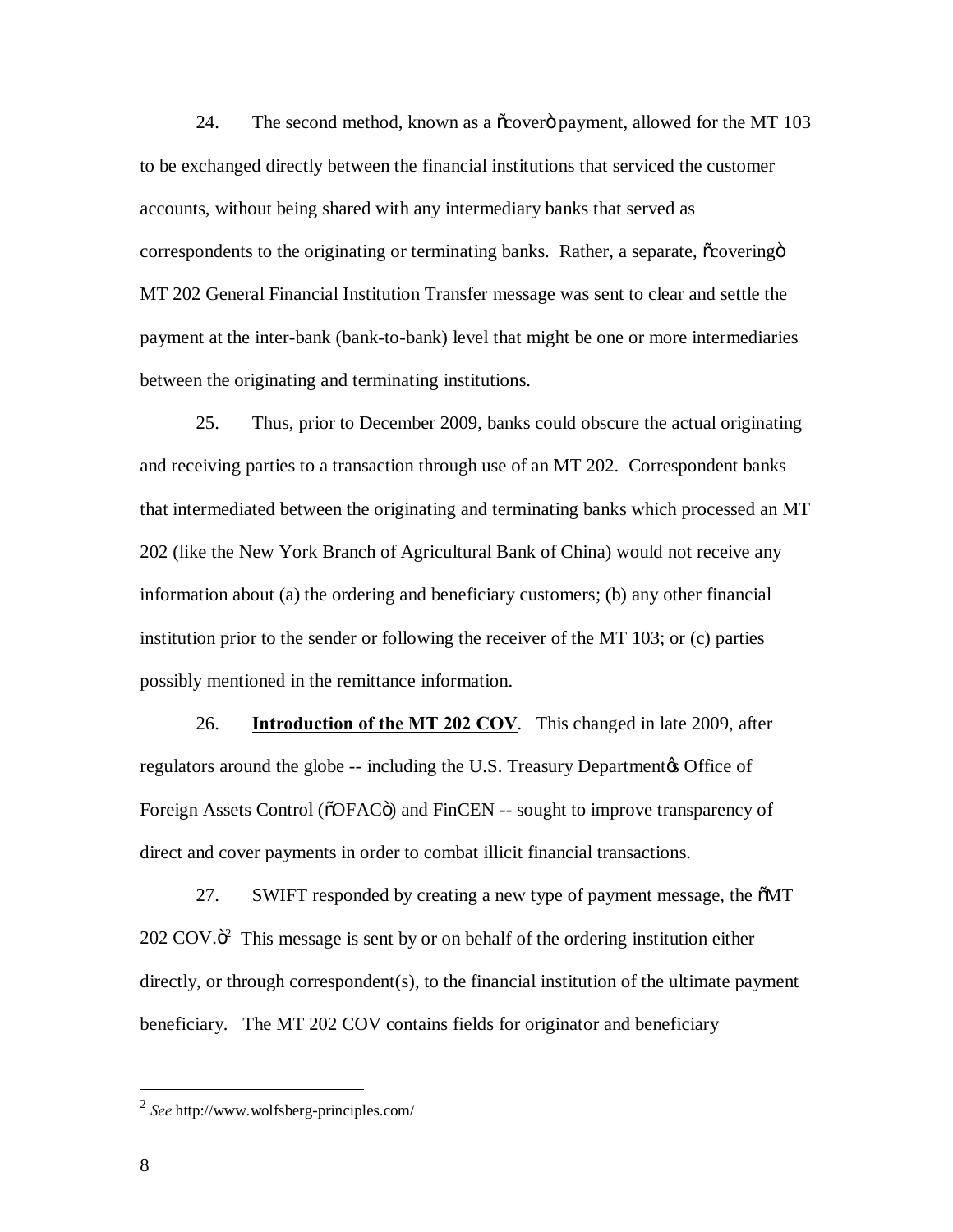information. Thus, for any transaction that involves an MT 103, the MT 202 COV is mandatory.

 28. Use of the MT 202 COV provides banks and regulators greater transparency into the ultimate parties transacting business through these institutions, thus facilitating an enhanced ability to stop terrorist financing, money laundering and other illicit conduct by domestic and cross-border entities, including criminal enterprises and state actors. Thus, by late 2009, all Banks conducting such transactions were well aware that they needed to employ an MT 202 COV for transactions that involved MT 103 payment messages.

# **The Branch Failed to Report to the Department Concerns Raised by the Branch CCO About Suspicious Transactions, and Improperly Curtailed the CCO's Independence After the CCO Raised These Concerns**

 29. Credible evidence obtained by the Department in its investigation during 2016 indicates the following:

 30. In approximately September 2014, soon after joining the New York Branch and almost five years after the introduction of the MT 202 COV, the newly-hired Chief Compliance Officer (õCCOö) discovered a pattern in the Branchos SWIFT wire messaging for U.S. dollar-denominated transactions that appeared alarming.

 31. Specifically, it appeared that a substantial portion of MT 202 messages moving through the New York Branch contained unidentified numeric codes, with each code preceded by the letters  $\delta$ OC $\ddot{\text{o}}$  or  $\delta$ BP. $\ddot{\text{o}}$  These codes, were in a field of the SWIFT message not scanned by the Branch $\alpha$  U.S. sanctions filters (Field No.  $\tilde{\alpha}$ 21 $\tilde{\sigma}$ ).

 32. Thus, a substantial portion of MT 202 wire messages transiting through the New York Branch -- estimated by the former CCO to be 20 to 30 percent -- remained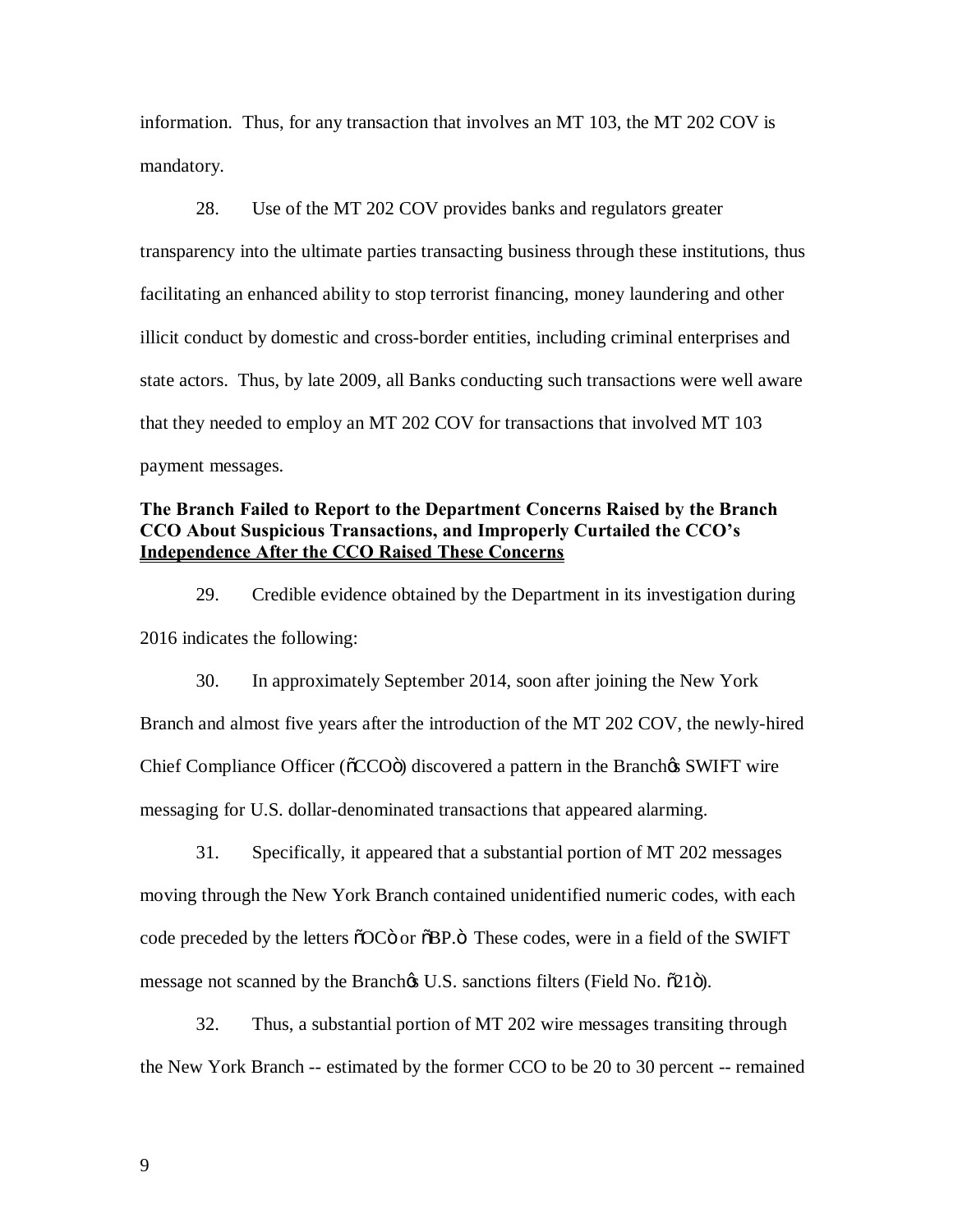virtually impervious to screening by the New York Branch or regulators for the true parties to transactions.

 33. The CCO believed that many of these opaque transactions involved bank customers on each end of the trade finance transaction, like the seller and buyer of goods – information that should have been disclosed for screening and monitoring purposes. The CCO further believed that this group of MT 202 messages contravened the BSA $\alpha$  $\delta$ Travel Ruleö ó a regulation applicable in New York requiring that the originator $\alpha$  financial institution include information that would identify customers in any transmittal order.3 Information such as this, when mapped onto a SWIFT wire message, permits bank compliance staff to screen and monitor transactions in compliance with BSA/AML requirements, OFAC regulations, and the policies and practices of the Department and other regulators.

 34. Additionally, unrelated to the above-described MT 202 issue, other personnel in the compliance function of the New York Branch discovered additional transaction patterns that were alarming, including (but in no way limited to):

- a. Unusually large round dollar transfers between Chinese trading companies and Russian lumber companies;
- b. Unusually large round dollar payments from Yemen to companies primarily in the Zhejiang Provence of China;
- c. Dollar denominated payments from trading companies located in the United Arab Emirates; and
- d. Dollar transactions remitted by a Turkish Bank customer for its Afghan Bank client which is known by the U.S. Treasury

<u>.</u>

<sup>&</sup>lt;sup>3</sup> A Bank Secrecy Act rule, 31 CFR 103.33(g),  $\hat{o}$  often called the  $\hat{o}$ Travel $\hat{o}$  requires all financial institutions to pass on certain information to the next financial institution, in certain funds transmittals involving more than one financial institution. *See* https://www.sec.gov/about/offices/ocie/aml2007/fincenadvissu7.pdf.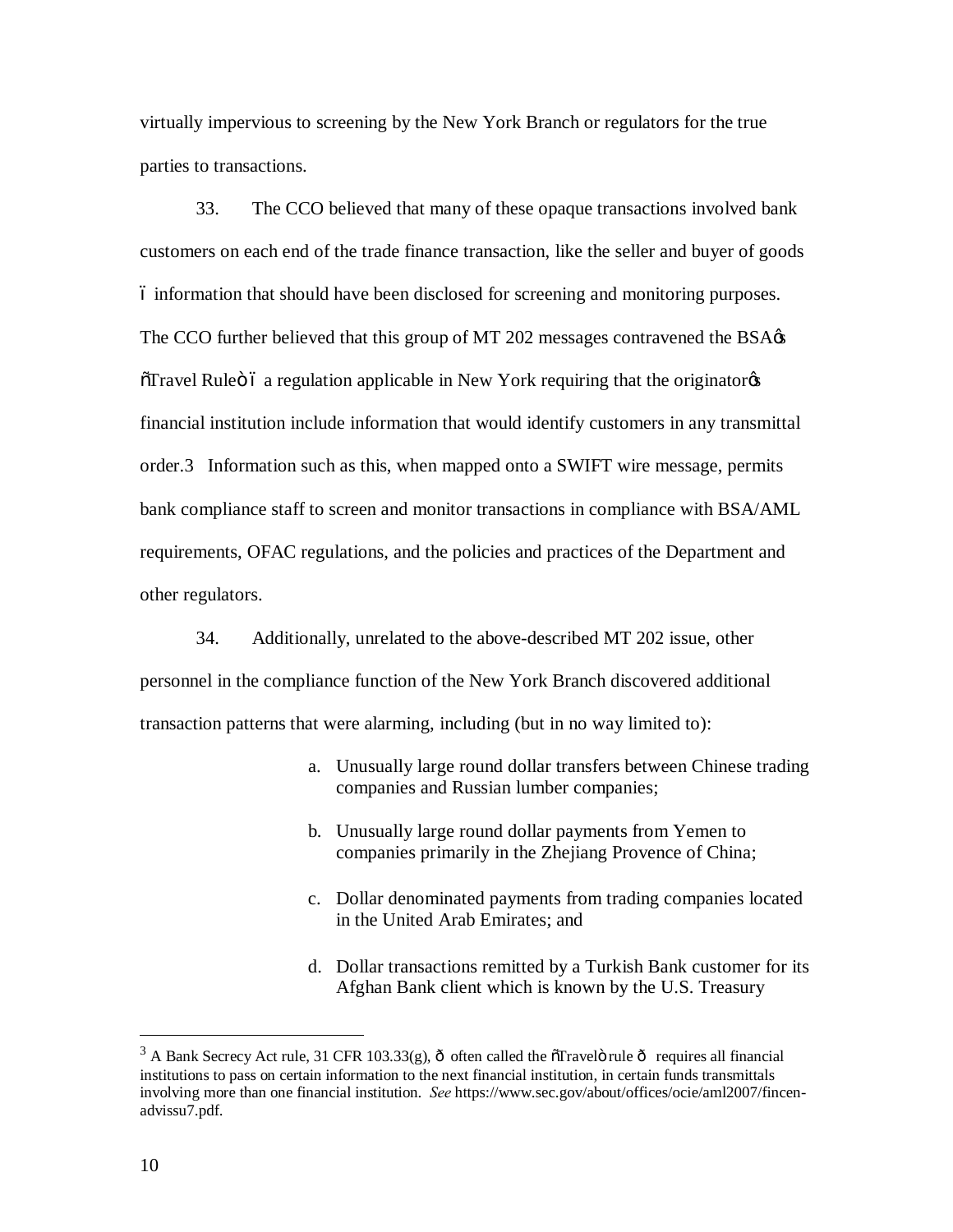Department for its associations with a hawala network having associations with narcotics traffickers and illicit cash flows.

 35. Investigation by other compliance personnel also revealed that certain invoices that had been obtained to investigate potentially suspicious transactions involving China and Russia appeared to be counterfeit or falsified. Other documents obtained suggested U.S. dollar trade with Iranian counterparties, including documentation indicating dollar transactions were made for the benefit of a sanctioned Iranian party.

 36. When, in the Fall of 2014, the CCO brought these concerns regarding the SWIFT messages to the attention of the CCO $\alpha$  supervisors at the New York Branch ó including, ultimately, the Branch Head, management disagreed with the  $CCO$  $\alpha$  assessment. Reluctantly, however, Branch management allowed the CCO to communicate these concerns to the Federal Reserve Bank of New York (of FRBNYO) in the form of a so-called or equest for guidance.o

37. There, the CCO expressed  $\tilde{\alpha}$  concerno that  $\tilde{\alpha}$ Trade Finance is a new frontier for money launderingö and communicated to the FRB that it appeared õtransactions related to clearing U.S. Dollars for ABC $\alpha$  Trade related customers for Letters of Credit and Collection transactions . . . are not identified on [the Branchox] payment messages.ö

 38. The FRBNY responded in February 2015 in a letter to the Branch. The FRB $\alpha$  letter observed that the New York Branch õwas processing significant volumes of trade finance-related transactions via MT202 messages, ö and that this,  $\tilde{\text{c}}$ coupled with overall heightened risks posed by trade finance activities due to the lack of adequate transparency raise concerns of undue BSA/AML and OFAC risks to the branch. $\ddot{o}$ 

39. The FRBNY warned the Branch & General Manager and Deputy General Manager that  $\ddot{\text{o}}$ it is prudent for the branch to require transparency about all underlying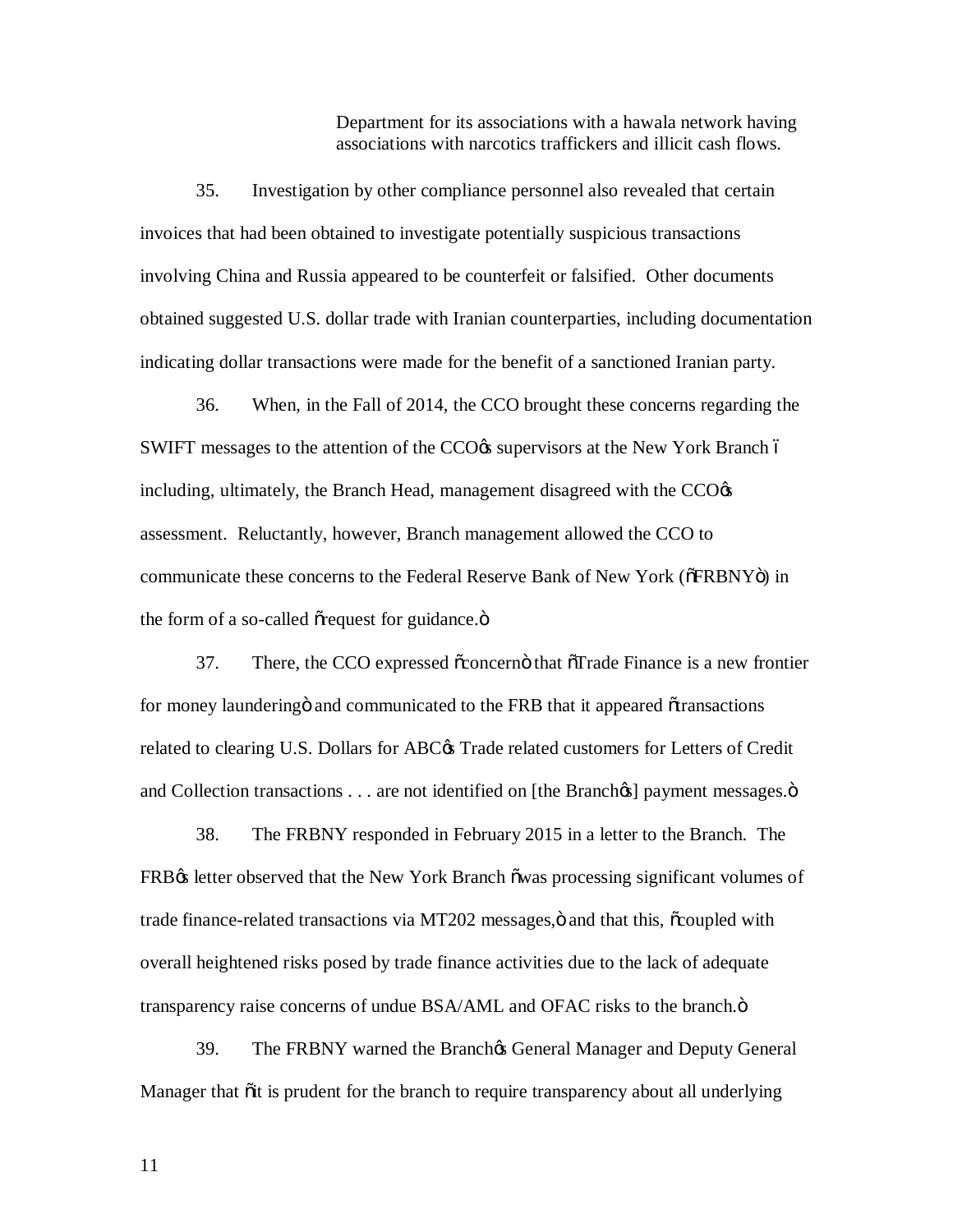customers in such transactionsö by having the head office and õother respondentsö use the MT 202 COV format when the bank-to-bank transactions are customer-related.

 40. In response, the Branch took steps to improperly curtail the independence of the CCO, and impede the CCO $\alpha$  ability to effectively carry out these important compliance responsibilities. For example, Branch management directed the CCO to (i) refrain from communicating with regulators; and (ii) have supervisors, particularly the New York Branchøs General Manager or Deputy General Manager, review all requests for information (ORFIsö) of the Bankøs headquarters and branch networks necessary to obtain missing information in correspondent transactions.

 41. In the face of this restricted environment, the CCO took leave from the Branch in April 2015, and left the Branch in June 2015. Much of the remaining compliance staff at the New York Branch resigned by August 2015. And deficiencies in the Branch<sub>*S*</sub> compliance systems did not improve.

42. For the six months following the CCO $\alpha$  departure, the New York Branchøs compliance department was run by a temporary compliance consultant, who was overseen by the Branch CFO. To the extent that the compliance function made any RFIs thereafter 6 and there apparently were few -- these requests were still screened by New York Branch supervisors -- which as noted had the effect of improperly limiting the necessary independence and authority of the compliance function of the New York Branch. Branch.<br>43. Indeed, as noted above, the Department is examiners who came on-site in

July 2015 discovered an õunmanageableö backlog of nearly 700 alerts of potential suspicious transactions at the New York Branch that had not yet been investigated.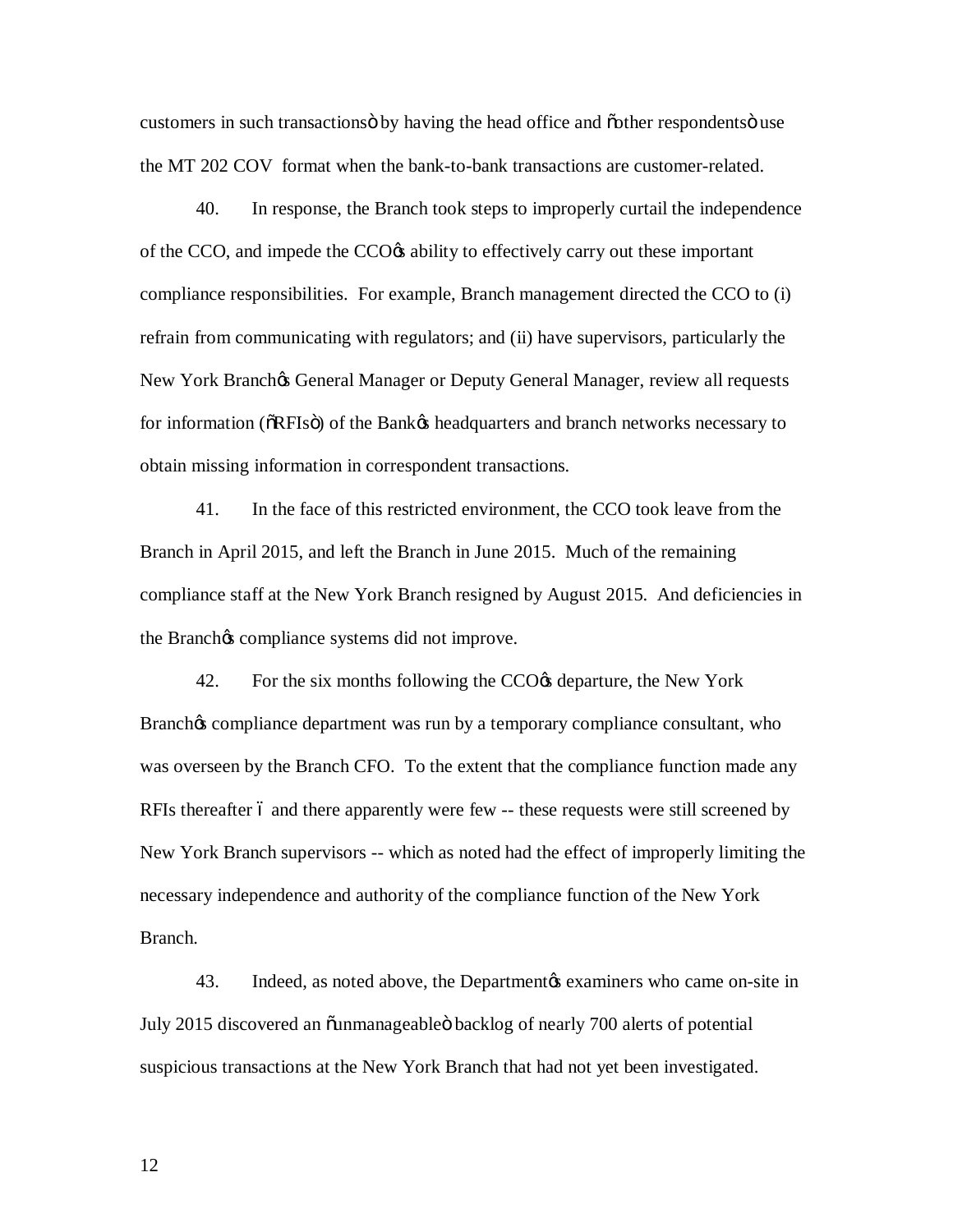### **The New York Branch's Inadequate Compliance Function**

 44. In July and August 2015, the Department and FRBNY conducted a joint examination of the New York Branch for the period ending March 2015. As already noted, due to key deficiencies identified during a joint examination the prior year, the Bank had been warned that its failure to address those issues could result in supervisory action. Yet regulators were not apprised of the conduct discussed in Paragraphs 29 to 43 above.

45. The 2015 examination focused on the New York Branchos risk management and its compliance with applicable federal and state laws, rules and regulations pertaining to anti-money laundering compliance including the BSA; the rules and regulations of OFAC; and the regulations of the Department in 3 N.Y.C.R.R. Parts 116 and 300.

 46. The examiners also evaluated whether management undertook any corrective actions to address the issues raised from the prior examination conducted in 2014, noting that nearly the entire compliance team at the New York Branch, including the CCO, had resigned by August 2015. In comparing the examination of the previous year, DFS examiners found that a substantial number of the prior year os deficiencies, significant in both nature and volume, persisted.

47. The Department determined that the Branch & BSA compliance program was inadequate, due to the Bank $\alpha$  failure to take appropriate actions to address prior supervisory concerns, wide-spread transaction monitoring deficiencies, and significant concerns about the adequacy and independence of the Branch $\alpha$  internal audit function.

 48. The failures of the compliance function were compounded by the significant risk assumed by the New York Branch in increased foreign correspondent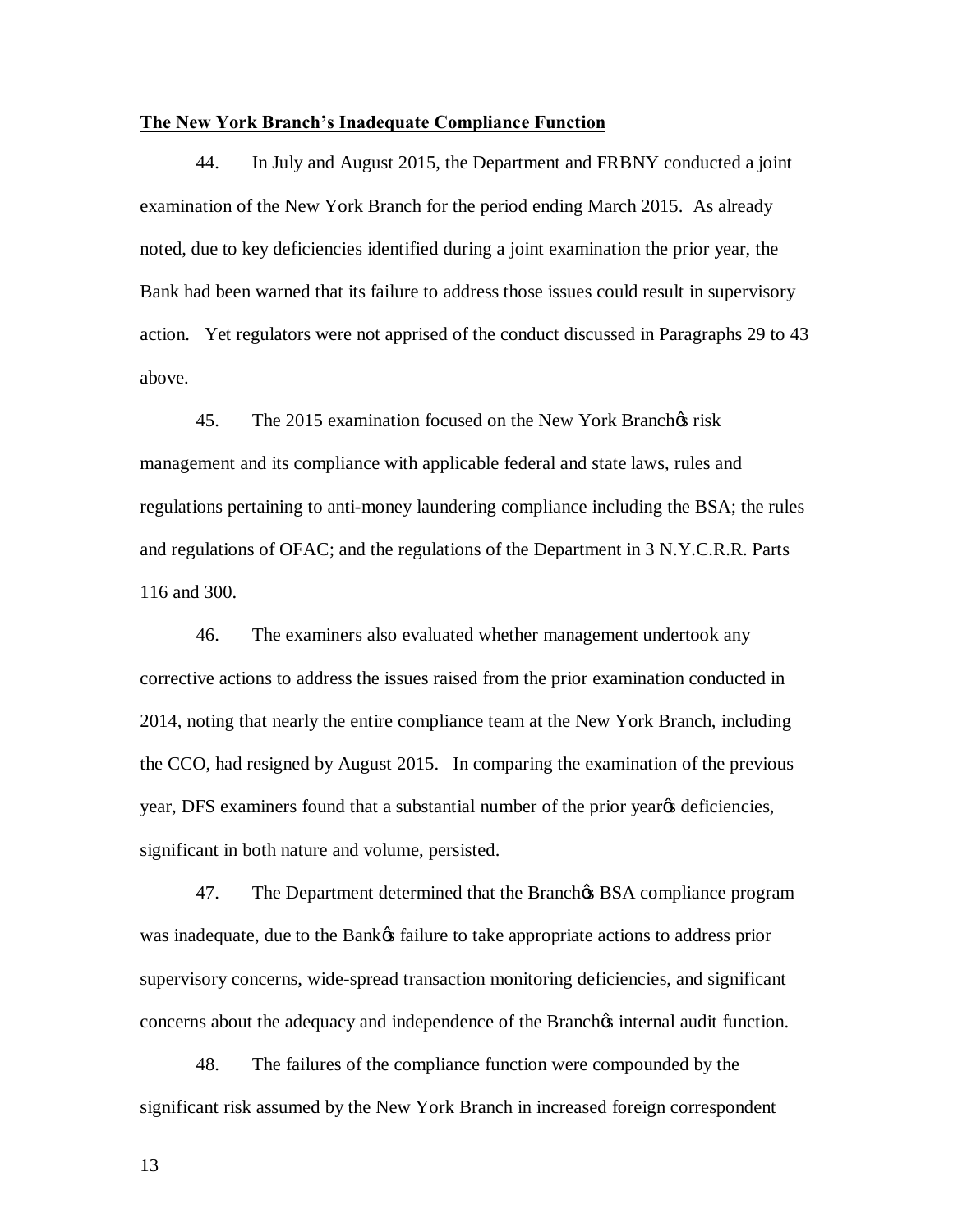banking activities, including cross-border trade finance-related transactions 6 a risk that

the Department had specifically cautioned the Bank to avoid.

49. Among the serious deficiencies identified by the Department in the 2015

Examination (and without limitation):

- $\acute{E}$  The Branch was unable to retain a qualified, permanent CCO;
- $\hat{E}$  The interim BSA officer had limited contact with the Head Office and did not have a point of contact;
- $\acute{E}$  The CCO also held the role as BSA Officer, without adequate resources given the significant responsibility of these roles;
- $\acute{E}$  Deficiencies in documentation and a lack of knowledge transfer prevented the Branch from remediating the deficiencies found in the 2014 examination; and
- • Head Office and senior management did not adequately monitor remediation of the prior examination deficiencies and did not require substantiating details or documentation of the purported remediation.
	- 50. Additionally, the Branch $\alpha$  transaction monitoring process was seriously

deficient. Although the Branch had engaged a õconsultantö to improve deficiencies pointed out in the 2014 examination, the 2015 examination determined that the monitoring criteria remained seriously flawed. Among other deficiencies, the examiners found that more than half of the transaction monitoring rules were improperly configured; high risk jurisdictions were not properly updated; and a wide variety of financial transactions were not properly monitored, or not monitored at all.

 51. Moreover, internal policies concerning transaction monitoring failed to properly address the high-risk transactions associated with U.S. dollar clearing and trade finance activities, instead focusing on lower-risk activities such as treasury transactions.

 52. When compounded with existing case backlogs, staff turnover and other problems, as noted above, the Branch had accumulated an enormous and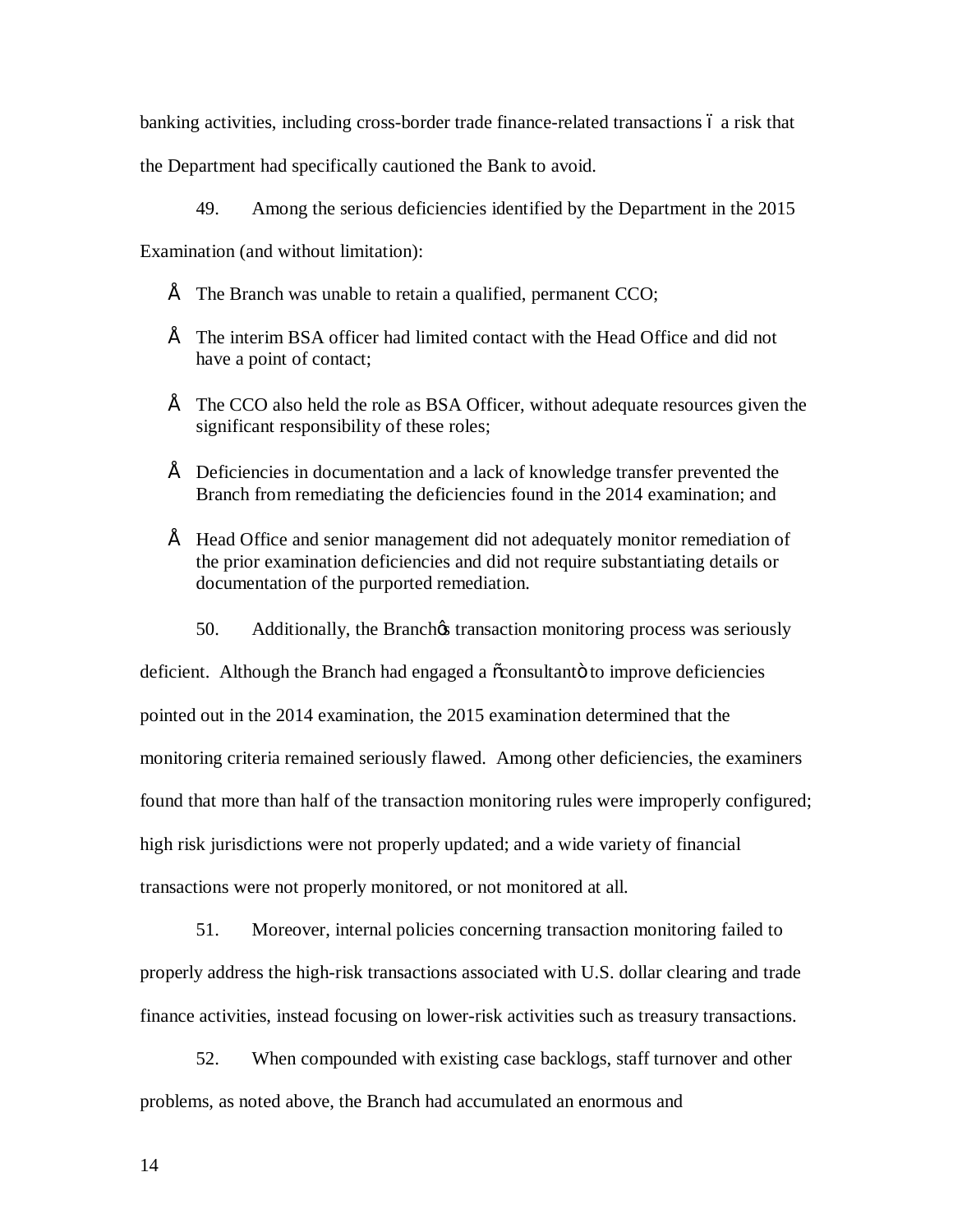õunmanageableö backlog of nearly 700 alerts that needed to be investigated. Each one of these alerts was a potentially suspicious transaction.

 53. As noted, the examination also found serious flaws in the New York Branch $\alpha$  internal audit function. The Branch $\alpha$  internal audit utterly failed to objectively evaluate the BSA/AML compliance program. Nor did its independent testing program include timely tracking of previously identified issues and deficiencies raised during the 2014 examination. And it was apparent that management had not verified that those deficiencies were remedied. In short, the prior problems involving internal audit remained entirely uncorrected.

 54. The above is only a partial description of the numerous deficiencies uncovered during the 2015 examination; based on recent communications between the Bank and the Department, it appears that many, if not all, remain unremediated.

 55. Moreover, as discussed above, additional investigation recently conducted by the Department since the 2015 examination uncovered evidence of potentially suspicious transactions. For these reasons, this Consent Order requires an independent monitor to conduct additional investigation of the New York Branchos voluminous through October 2015. dollar-clearing and trade finance transactions conducted during the period May 2014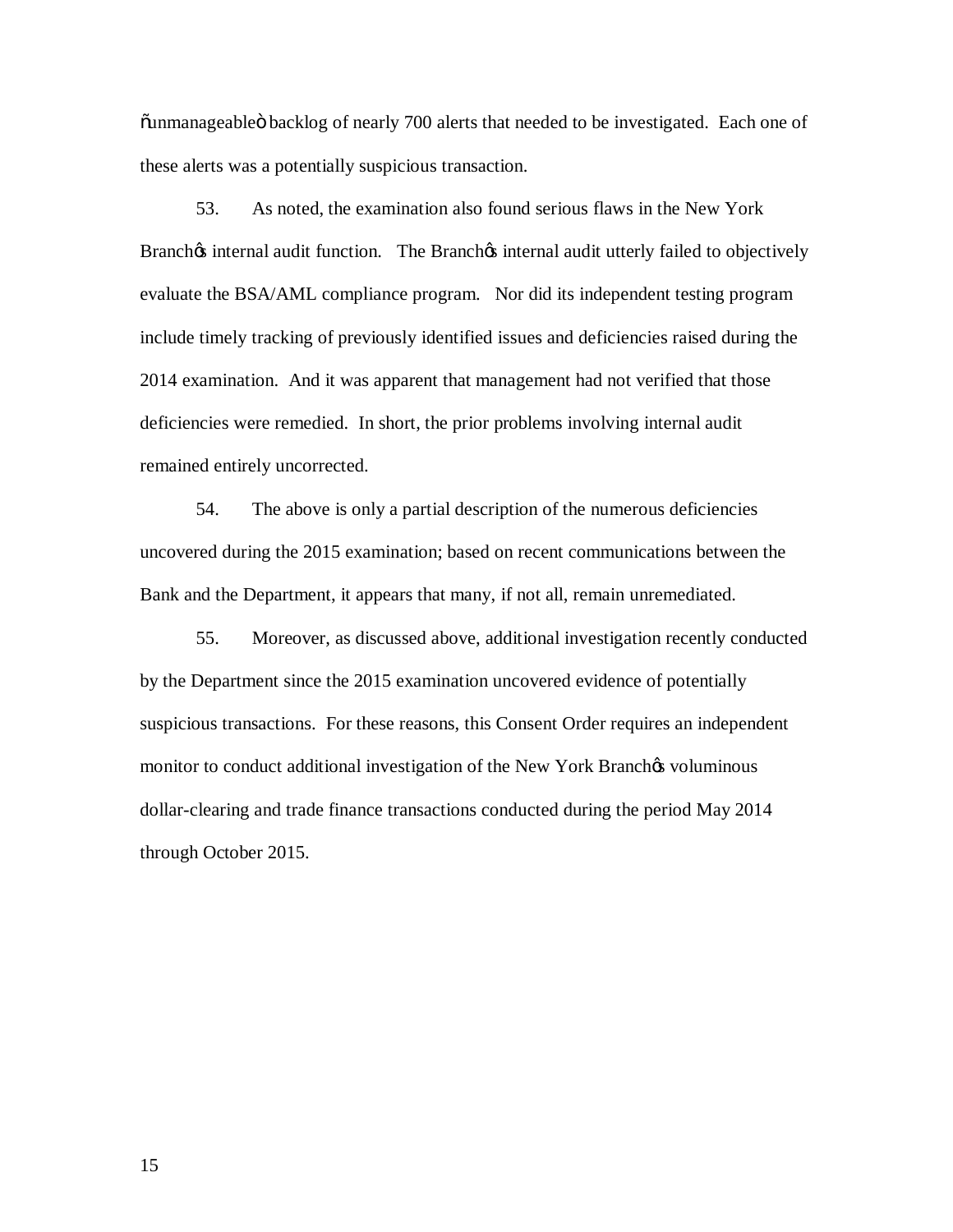### **Violations of Law and Regulation**

 56. The Bank and the New York Branch failed to maintain an effective and compliant anti-money laundering program and OFAC compliance program, in violation of 3 N.Y.C.R.R. § 116.2.

 at its New York Branch true and accurate books, accounts and records reflecting all transactions and actions, in violation of New York Banking Law § 200-c. 57. The Bank and the New York Branch failed to maintain and make available

 58. The Bank and the New York Branch failed to submit a report to the Superintendent immediately upon discovering fraud, dishonesty, making of false entries and omission of true entries, and other misconduct, in violation of 3 NYCRR § 300.1.

### **Settlement Provisions**

#### **Monetary Payment**

 59. Agricultural Bank of China Bank shall pay a civil monetary penalty pursuant to Banking Law § 44 to the Department in the amount of \$215,000,000.00 as a result of the inadequate and deficient compliance program described above. The Bank shall pay the entire amount within ten (10) days of executing this Consent Order. Agricultural Bank of China agrees that it will not claim, assert, or apply for a tax deduction or tax credit with regard to any U.S. federal, state, or local tax, directly or indirectly, for any portion of the civil monetary penalty paid pursuant to this Consent Order.

### **Independent Monitor**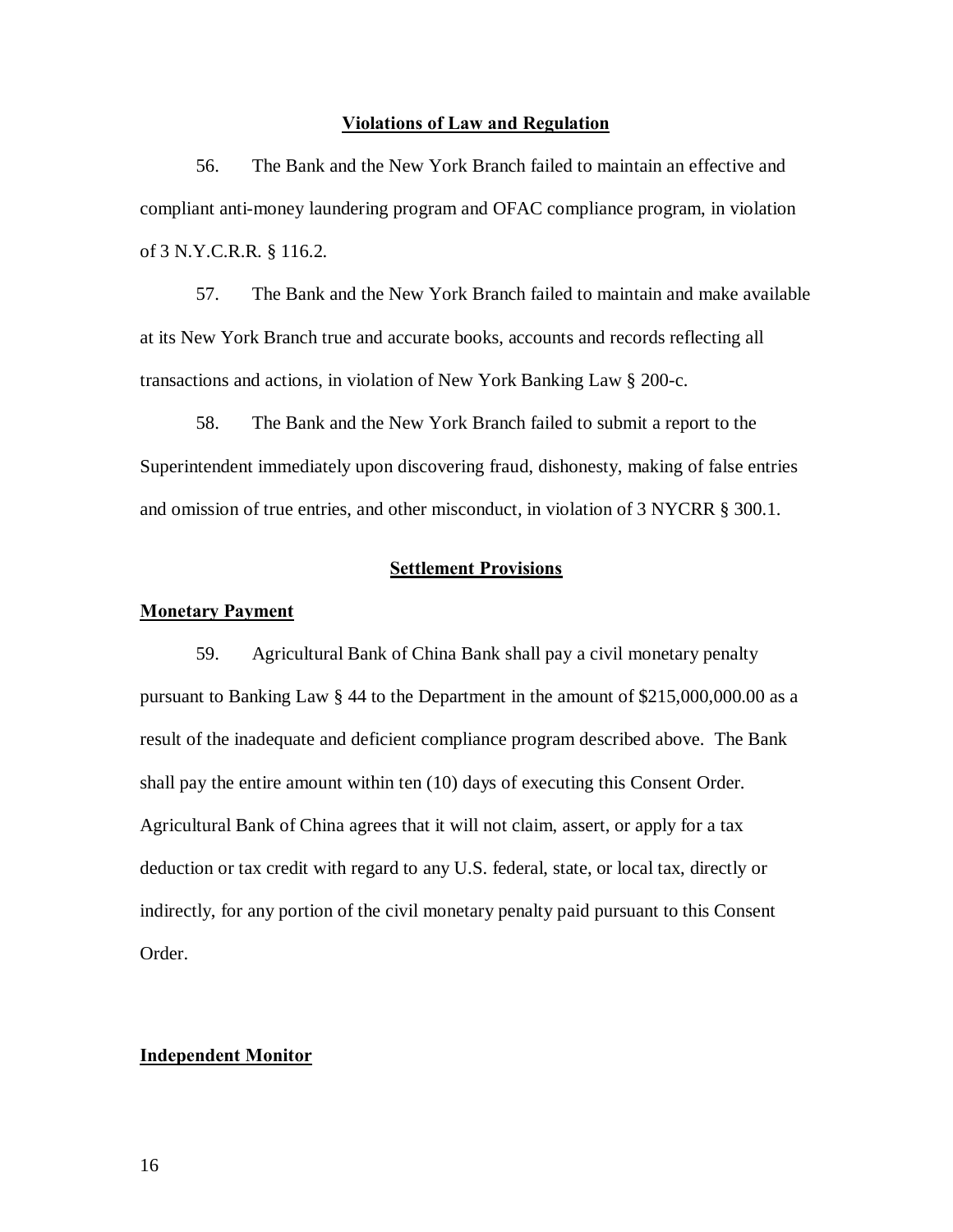60. Within sixty (60) days of this Order, Agricultural Bank of China and the New York Branch shall engage an independent monitor (the õIndependent Monitorö) to: (i) conduct a comprehensive review of the effectiveness of the Branch $\alpha$  program for "Compliance Review"); and (ii) prepare a written report of findings, conclusions, and compliance with the BSA/AML requirements and the state laws and regulations (the recommendations (the "Compliance Report").

 61. The Independent Monitor will be selected by the Department in the exercise of its sole discretion, and will report directly to the Department.

 62. Within ten (10) days of the selection of the Independent Monitor, but prior to the Compliance Review, Agricultural Bank of China and the New York Branch shall jointly submit to the Department for approval an engagement letter that provides, at a minimum, for the Independent Monitor to:

- a. identify all of the Branchos business lines, activities, and products to ensure that such business lines, activities, and products are appropriately risk-rated and included in the Branch& BSA/AML compliance program, policies, and procedures;
- b. conduct a comprehensive assessment of the Branch $\alpha$  BSA/AML compliance program, policies, and procedures;
- c. complete the Compliance Review within sixty (60) days of the Departmentøs approval of the engagement letter;
- d. provide to the Department a copy of the Compliance Report; and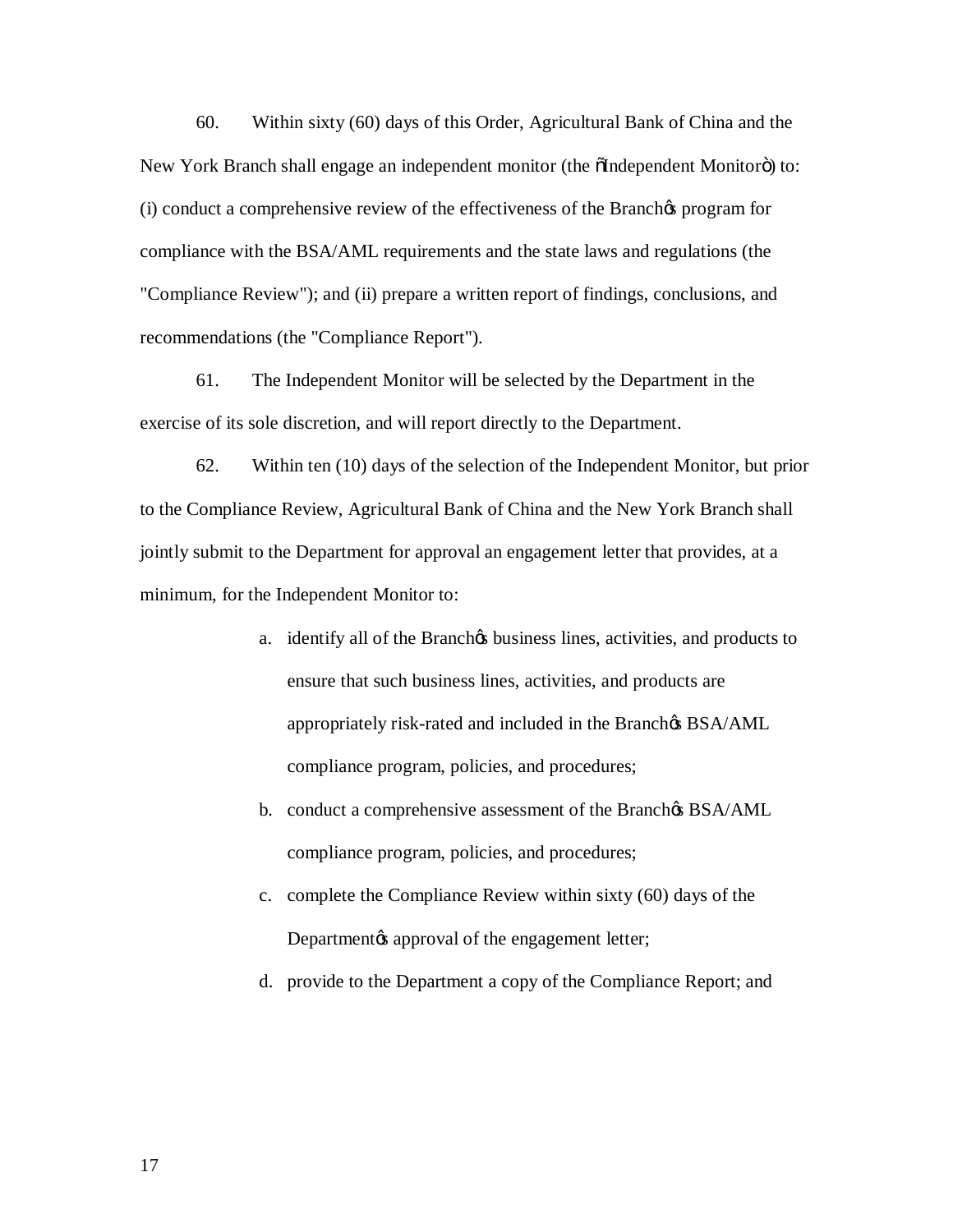e. commit that any and all interim reports, drafts, workpapers, or other supporting materials associated with the Compliance Review will be made available to the Department.

 63. The Independent Monitor shall also conduct a review of the New York Branchøs U.S. dollar clearing transaction activity from May 1, 2014 through October 31, 2015, to determine whether transactions inconsistent with or in violation of the OFAC regulations, or suspicious activity involving high risk customers or transactions or possible money laundering at, by, or through the Branch were properly identified and reported in accordance with the OFAC regulations and suspicious activity reporting regulations and New York law (the "Transaction and OFAC Sanctions Review") and to prepare a written report to the Department detailing the Independent Monitor & findings (the "Transaction and OFAC Sanctions Review Report").

 64. Within ten (10) days of the engagement of the Independent Monitor, but prior to the commencement of the Transaction and OFAC Sanctions Review, Agricultural Bank of China and the New York Branch shall jointly submit to the Department for approval additional terms in the engagement letter that set forth:

- a. the methodology for conducting the Transaction and OFAC Sanctions Review, including any sampling procedures to be followed;
- b. the expertise and resources to be dedicated to the Transaction and OFAC Sanctions Review;
- c. the anticipated date of completion of the Transaction and OFAC Report; and Sanctions Review and the Transaction and OFAC Sanctions Review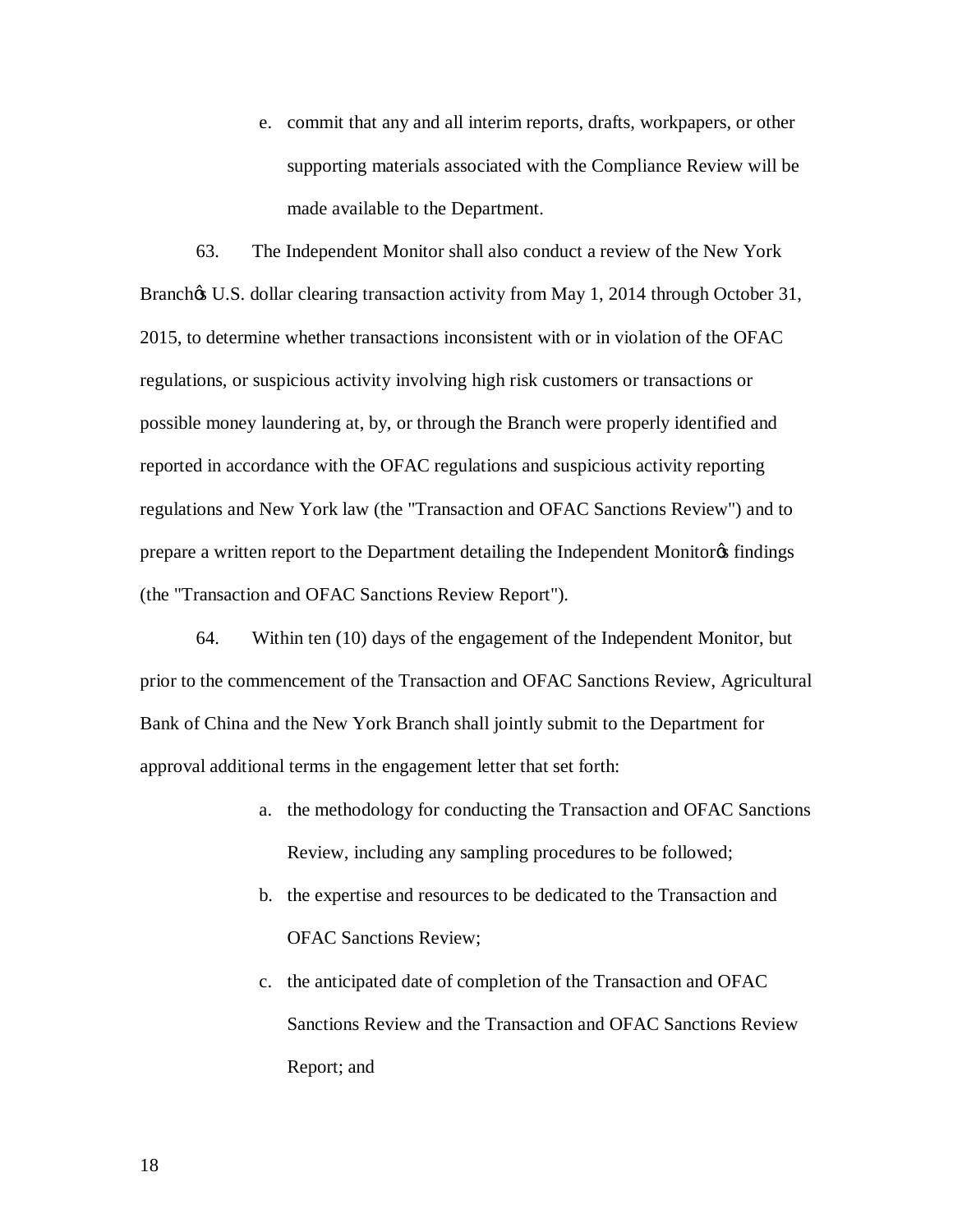d. a commitment that supporting material and drafts associated with the Transaction and OFAC Sanctions Review will be made available to the Department upon request.

 65. Throughout the Transaction and OFAC Sanctions Review, Agricultural Bank of China and the New York Branch shall ensure that all matters or transactions required to be reported that have not previously been reported are reported in accordance with applicable rules and regulations.

### **BSA/AML Compliance Program**

 66. Within sixty (60) days of the submission of the Compliance Report, Agricultural Bank of China and the New York Branch shall jointly submit a written revised BSA/AML compliance program for the Branch, acceptable to the Department. At a minimum, the program shall provide for:

- a. a system of internal controls designed to ensure compliance with the BSA/AML requirements and the state laws and regulations;
- b. controls designed to ensure compliance with all requirements relating to correspondent accounts for foreign financial institutions;
- c. a comprehensive BSA/AML risk assessment that identifies and considers all products and services of the New York Branch, customer types, geographic locations, and transaction volumes, as appropriate, in determining inherent and residual risks;
- d. management of the New York Branchos BSA/AML compliance program by a qualified compliance officer, who is given full autonomy, independence, and responsibility for implementing and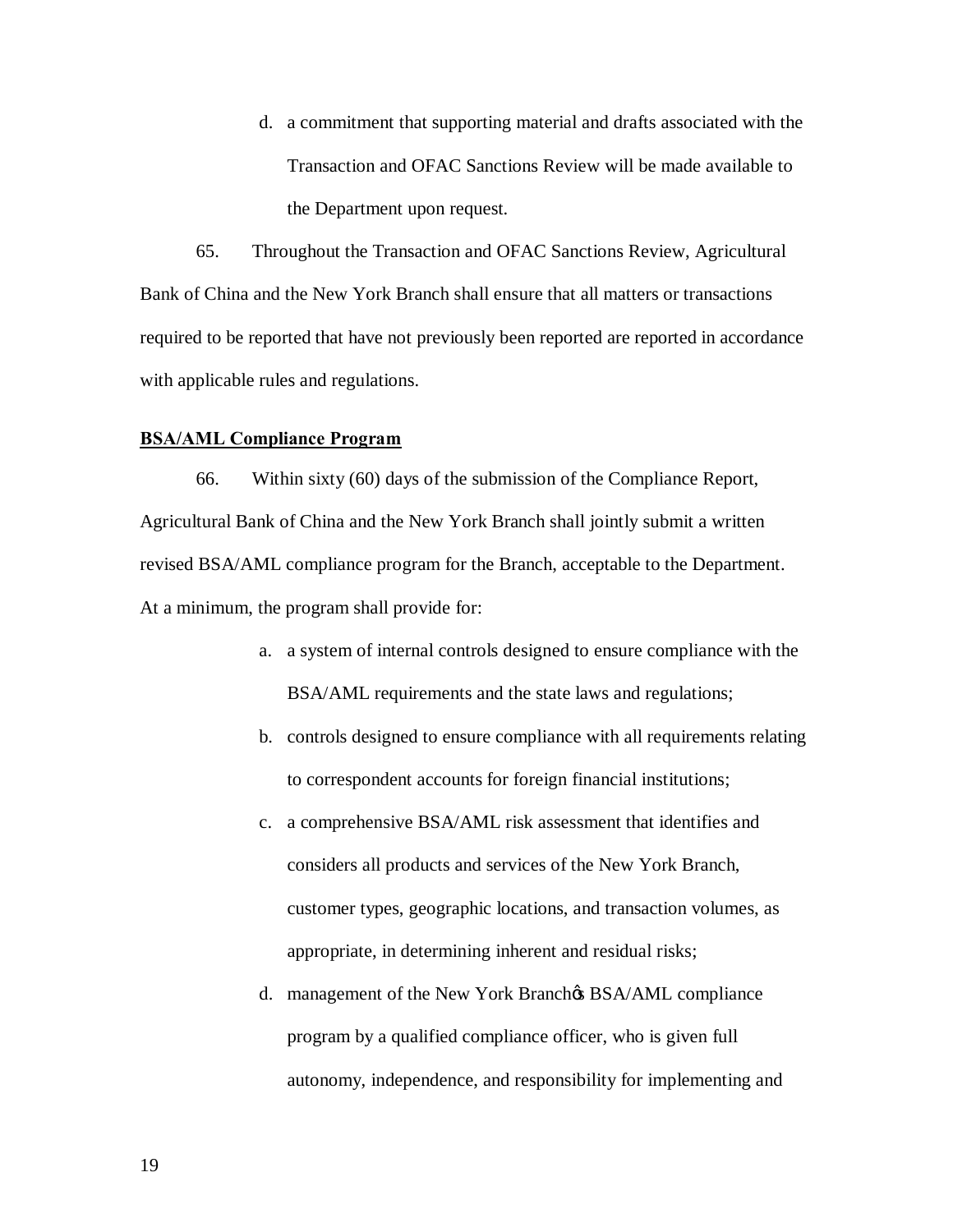maintaining an effective BSA/AML compliance program that is commensurate with the New York Branchos size and risk profile, and is supported by adequate staffing levels and resources;

- e. identification of management information systems used to achieve regulations and a timeline to review key systems to ensure they are configured to mitigate BSA/AML risks; compliance with the BSA/AML requirements and the state laws and
- f. comprehensive and timely independent testing for the New York the state laws and regulations; and Branch $\&$  compliance with applicable BSA/AML requirements and
- g. effective training for all appropriate Branch personnel and appropriate personnel of affiliates that perform BSA/AML compliance-related functions for the New York Branch in all aspects of the BSA/AML requirements, the state laws and regulations, and internal policies and procedures.

### **Suspicious Activity Monitoring and Reporting**

 67. Within sixty (60) days of the submission of the Compliance Report, Agricultural Bank of China and the New York Branch shall jointly submit a written program to reasonably ensure the identification and timely, accurate, and complete reporting by the New York Branch of all known or suspected violations of law or suspicious transactions to law enforcement and supervisory authorities, as required by applicable suspicious activity reporting laws and regulations, acceptable to the Department. At a minimum, the program shall include: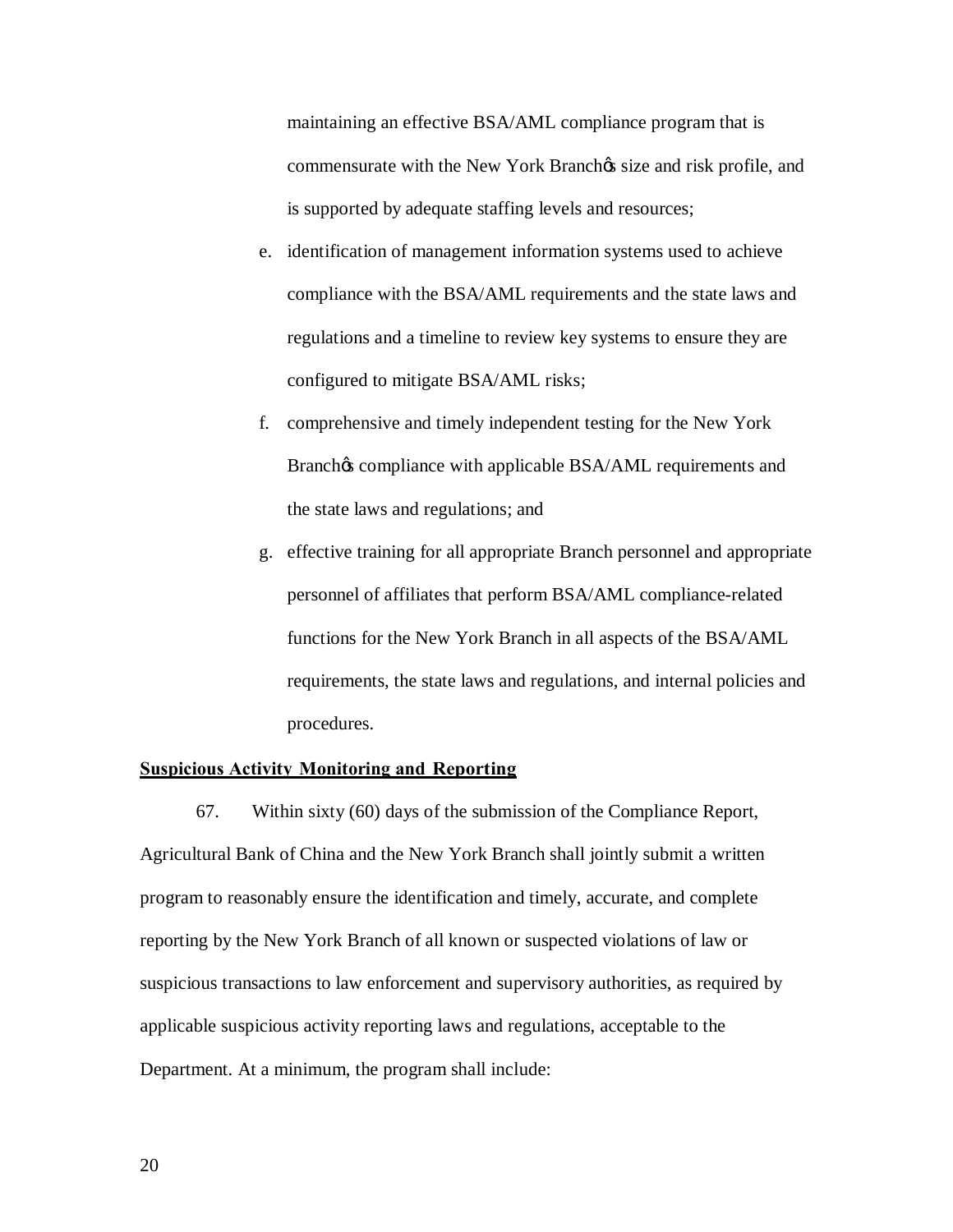- a. a well-documented methodology for establishing monitoring rules and thresholds appropriate for the New York Branch profile which considers factors such as type of customer, type of product or service, geographic location, and foreign correspondent banking activities, including U.S. dollar clearing activities;
- b. policies and procedures for analyzing, testing, and documenting changes to monitoring rules and thresholds;
- c. enhanced monitoring and investigation criteria and procedures to ensure the timely detection, investigation, and reporting of all known or suspected violations of law and suspicious transactions, including, but not limited to:
	- i. effective monitoring of customer accounts and transactions, including but not limited to, transactions conducted through foreign correspondent accounts;
	- ii. appropriate allocation of resources to manage alert and case inventory;
	- inventory;<br>iii. adequate escalation of information about potentially suspicious activity through appropriate levels of management;
	- iv. maintenance of sufficient documentation with respect to the investigation and analysis of potentially suspicious activity, including the resolution and escalation of concerns; and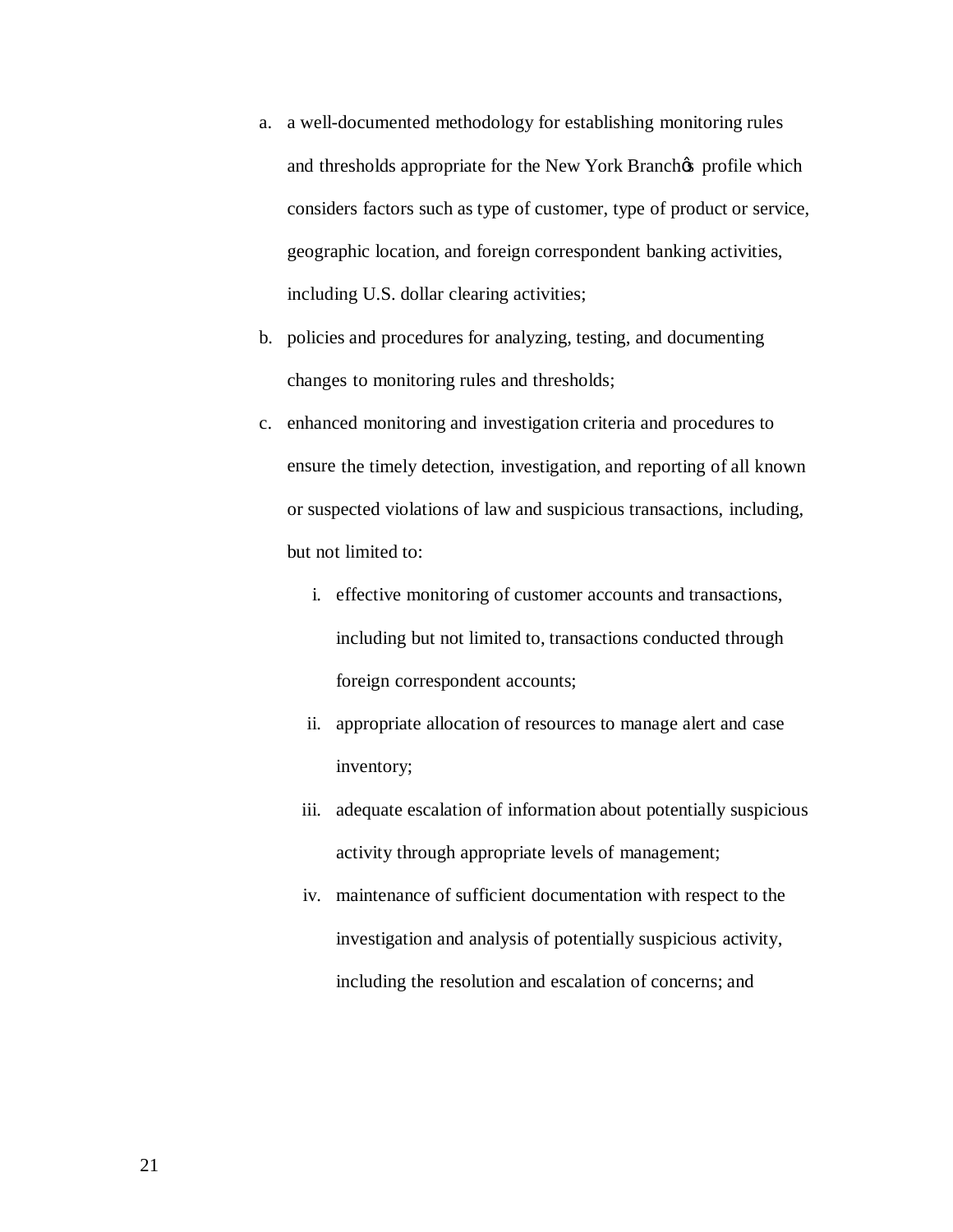v. maintenance of accurate and comprehensive customer and transactional data and ensuring that it is utilized by the New York Branchøs compliance program.

### **Customer Due Diligence**

 68. Within sixty (60) days of the submission of the Compliance Report, Agricultural Bank of China and the New York Branch shall jointly submit a written enhanced customer due diligence program, acceptable to the Department. At a minimum, the program shall include:

- a. policies, procedures, and controls to ensure that the New York Branch collects, analyzes, and retains complete and accurate customer information for all account holders, including, but not limited to, affiliates;
- b. a plan to remediate deficient due diligence for existing customers accounts;
- c. a revised methodology for assigning risk ratings to account holders that considers factors such as type of customer, type of products and services, geographic locations, and transaction volume;
- d. for each customer whose transactions require enhanced due diligence procedures to:
	- i. determine the appropriate documentation necessary to verify the identity and business activities of the customer; and
	- ii. understand the normal and expected transactions of the customer.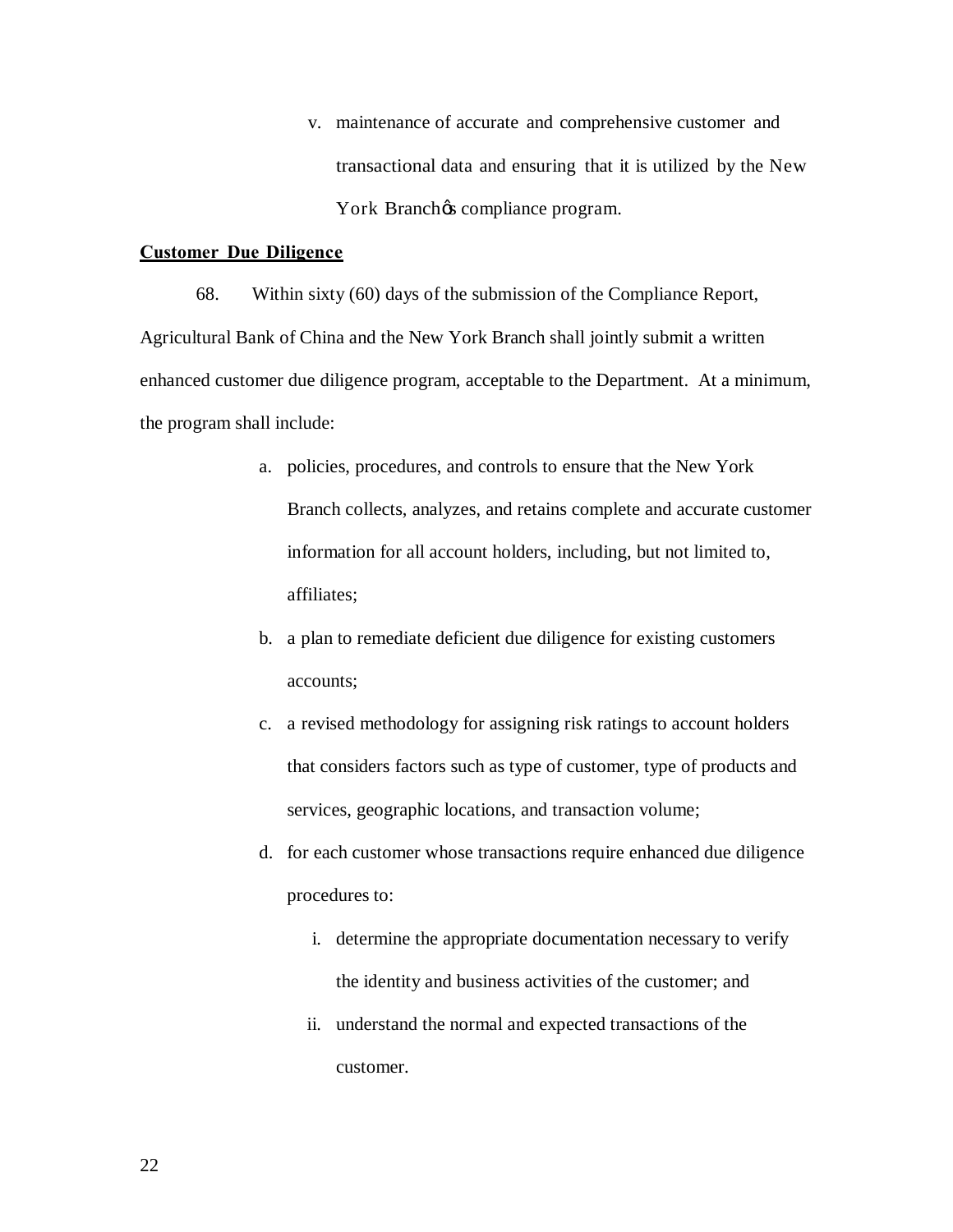- e. policies, procedures, and controls to ensure that foreign correspondent necessary, enhanced due diligence; and accounts are accorded the appropriate due diligence and, where
- f. periodic reviews and evaluations of customer and account information for the entire customer base to ensure that information is current, complete, and that the risk rating reflects the current information, and if applicable, documenting rationales for any revisions made to the customer risk rating.

### **Internal Audit**

 69. Within sixty (60) days of the submission of the Compliance Report, the Bank and the Branch shall jointly submit a written revised internal audit program for the Branch acceptable to the Department that shall, at a minimum, provide for:

- a. Completion, at least annually, of a written Board of Directors- approved, risk-based audit plan that encompasses all appropriate areas of audit coverage;
- b. Timely escalation and resolution of audit findings and follow-up reviews to ensure completion of corrective measures; and
- c. Comprehensive tracking and reporting of the status and resolution of audit and examination findings to the Bank $\alpha$  Board of Directors.

### **Corporate Governance and Management Oversight**

 70. Within sixty (60) days of the submission of the Compliance Report, Agricultural Bank of China $\alpha$  Board of Directors and the management of the New York Branch shall jointly submit to the Department a written plan to enhance oversight, by the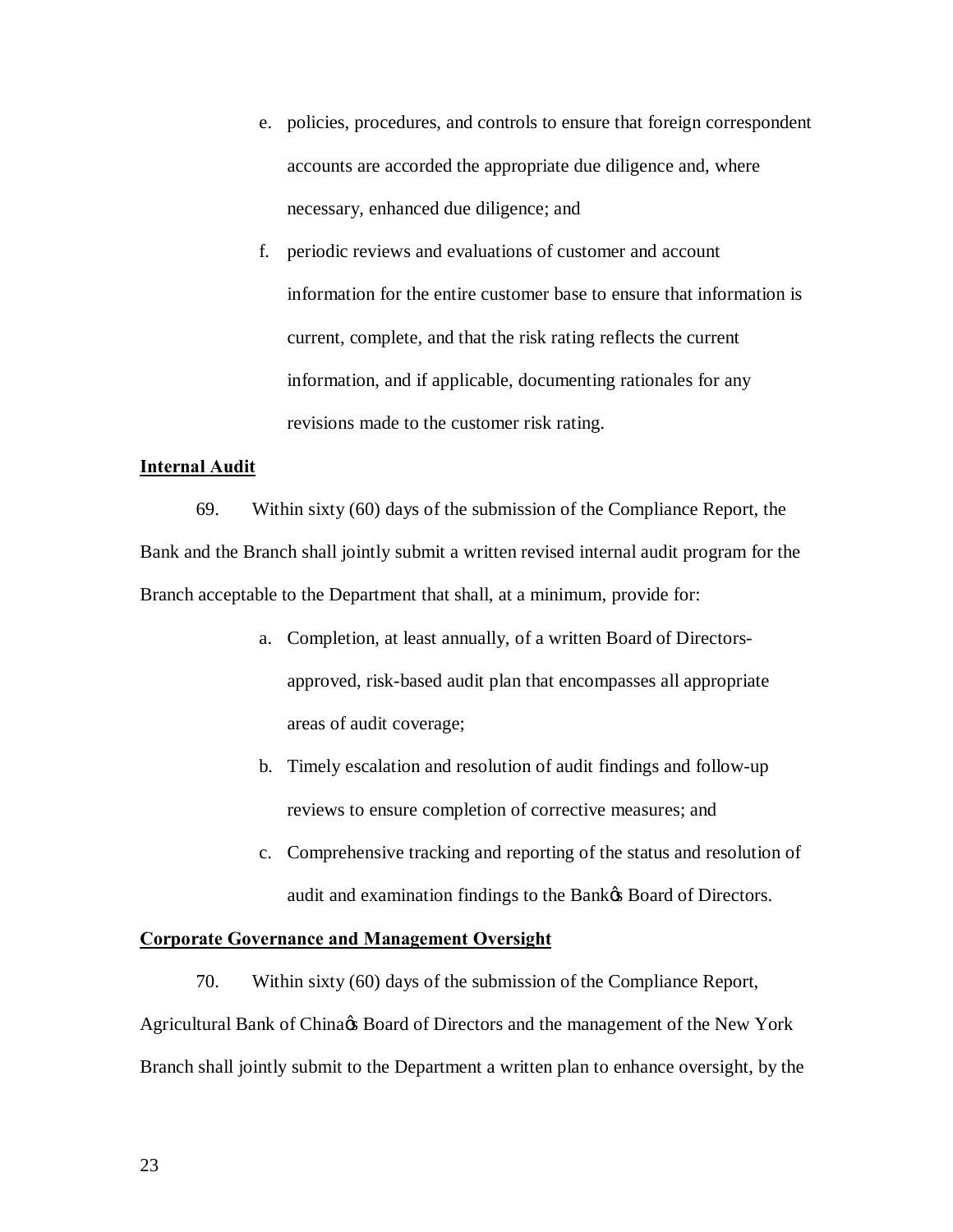management of the Bank and New York Branch, of the New York Branchos compliance with the BSA/AML requirements, the state laws and regulations, and the regulations issued by OFAC acceptable to the Department. The plan shall provide for a sustainable governance framework that, at a minimum, addresses, considers, and includes:

- a. actions the board of directors will take to maintain effective control over, and oversight of, Branch managementøs compliance with the BSA/AML requirements, the state laws and regulations, and the OFAC regulations;
- b. measures to improve the management information systems reporting laws and regulations, and the OFAC regulations to senior management of the Branch $\alpha$  compliance with the BSA/AML requirements, the state of the Bank and the Branch;
- regulations, and the OFAC regulations for the Bank $\alpha$  and the Branch $\alpha$  respective management, compliance personnel, and internal audit staff; c. clearly defined roles, responsibilities, and accountability regarding compliance with the BSA/AML requirements, the state laws and
- d. measures to ensure BSA/AML issues are appropriately tracked, escalated, and reviewed by the Branch $\alpha$  senior management;
- e. measures to ensure that the person or groups at the Bank and the Branch charged with the responsibility of overseeing the Branchos regulations, and the OFAC regulations possess appropriate subject compliance with the BSA/AML requirements, the state laws and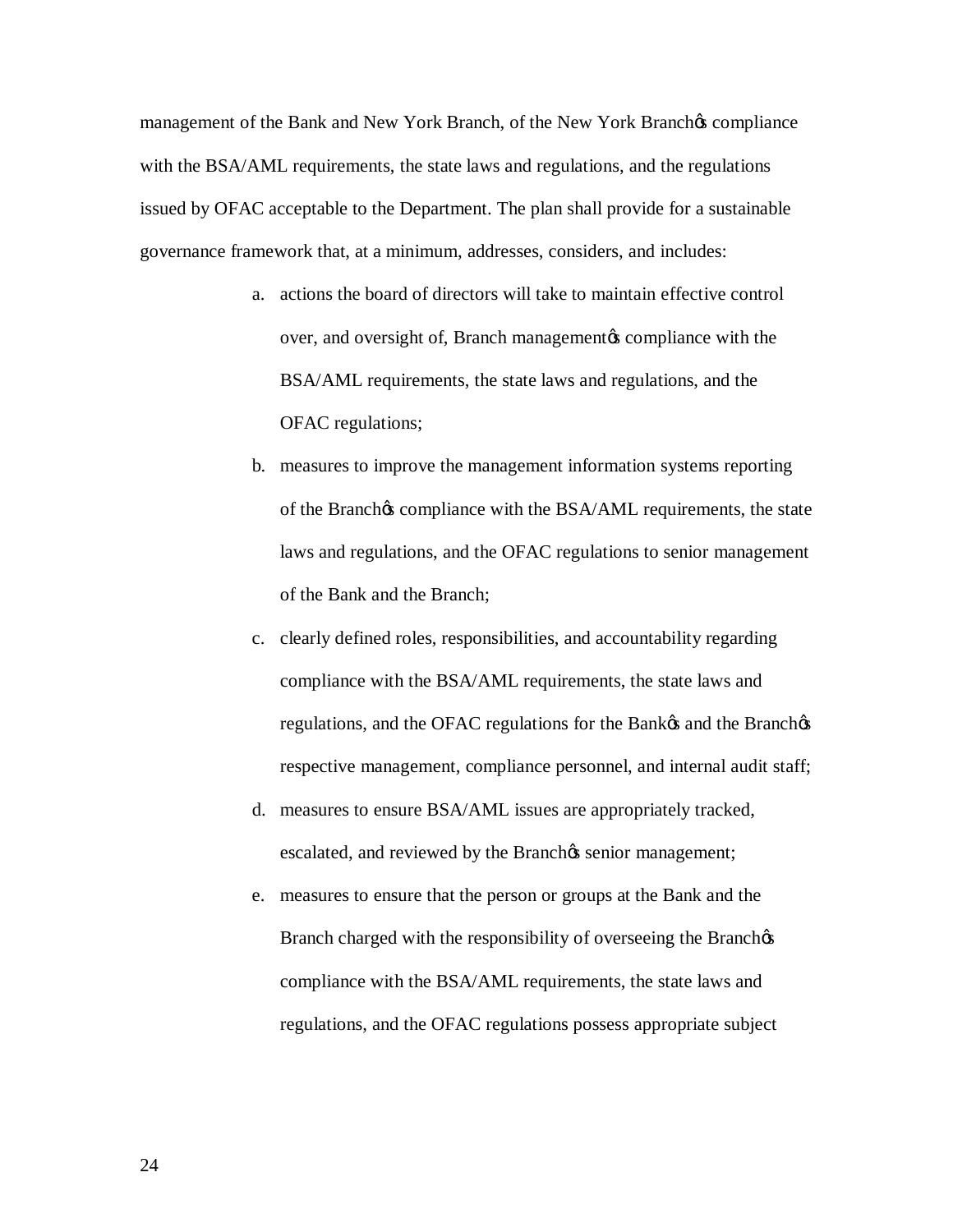matter expertise and are actively involved in carrying out such responsibilities;

- f. adequate resources to ensure the New York Branchos compliance with this Order, the BSA/AML requirements, the state laws and regulations, and the OFAC regulations; and
- g. a direct reporting line between the Branch $\alpha$  BSA/AML compliance officer and the Board of Directors or committee thereof.

### **Full and Complete Cooperation of Agricultural Bank of China Bank**

 71. Agricultural Bank of China and the New York Branch each agrees that it will fully cooperate with the Independent Monitor and support the work of each by, among other things, providing each with access to all relevant personnel, consultants and third-party service providers, files, reports, or records, wherever located, consistent with applicable law.

 72. The Independent Monitor will thereafter oversee the implementation of any corrective measures undertaken pursuant to the Compliance Report and/or plans discussed above in Paragraphs 60 - 65.

73. The Independent Monitor will assess the Bank *n*s compliance with its corrective measures and will submit subsequent progress reports and a final report to the Department and the Bank, at intervals to be determined by the Department. The Department may, in its sole discretion, extend any reporting deadline set forth in this Order.

74. The term of the Independent Monitor & engagement will extend for two years from the date of its formal engagement by the Bank, to be extended in the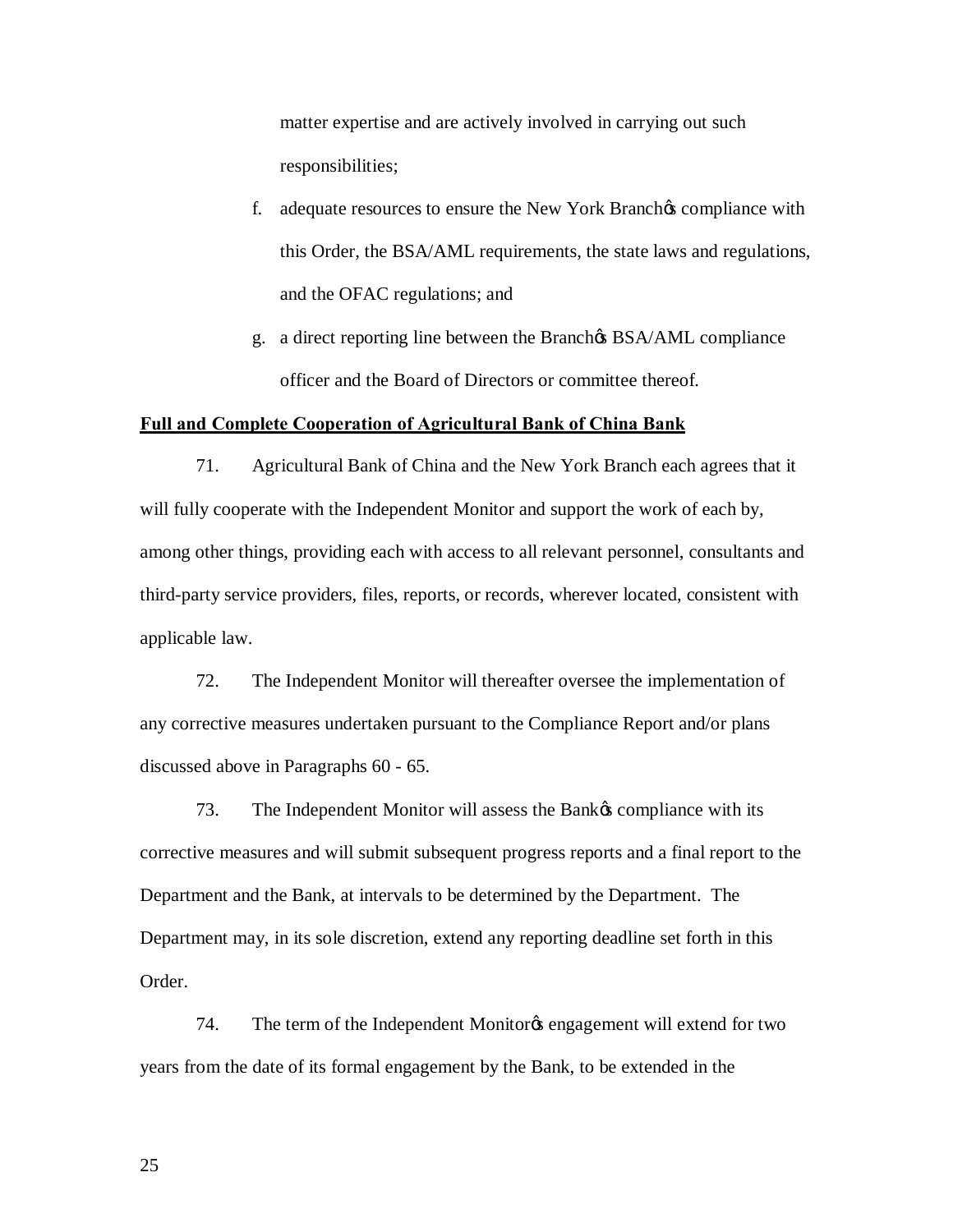Departmentøs sole discretion if Agricultural Bank of China fails to cooperate. Any dispute as to the scope of the Independent Monitorys authority or mandate will be resolved by the Department in the exercise of its sole discretion, after appropriate consultation with the Bank and the Monitor.

### **Interaction with the Department**

 75. Within thirty (30) days of the submission of the Compliance Report, the Bank and the Branch shall jointly submit written policies and procedures that govern the conduct of the Branch $\alpha$  personnel in all supervisory and regulatory matters, including, but not limited to, interaction with and requests for information by examiners for the Branch, acceptable to the Department. The policies and procedures shall, at a minimum, ensure that all Branch personnel provide prompt, complete, and accurate information to examiners and provide for employee training that emphasizes the importance of full cooperation with banking regulators by all employees.

### **Breach of Consent Order**

 76. In the event that the Department believes the Bank to be in material breach of the Consent Order, the Department will provide written notice to the Bank and the Bank must, within ten business days of receiving such notice, or on a later date if so demonstrate that no material breach has occurred or, to the extent pertinent, that the breach is not material or has been cured. determined in the Department to sole discretion, appear before the Department to

77. The parties understand and agree that the Bank  $\alpha$  failure to make the Bankøs breach. Upon a finding that the Bank has breached this Consent Order, the required showing within the designated time period shall be presumptive evidence of the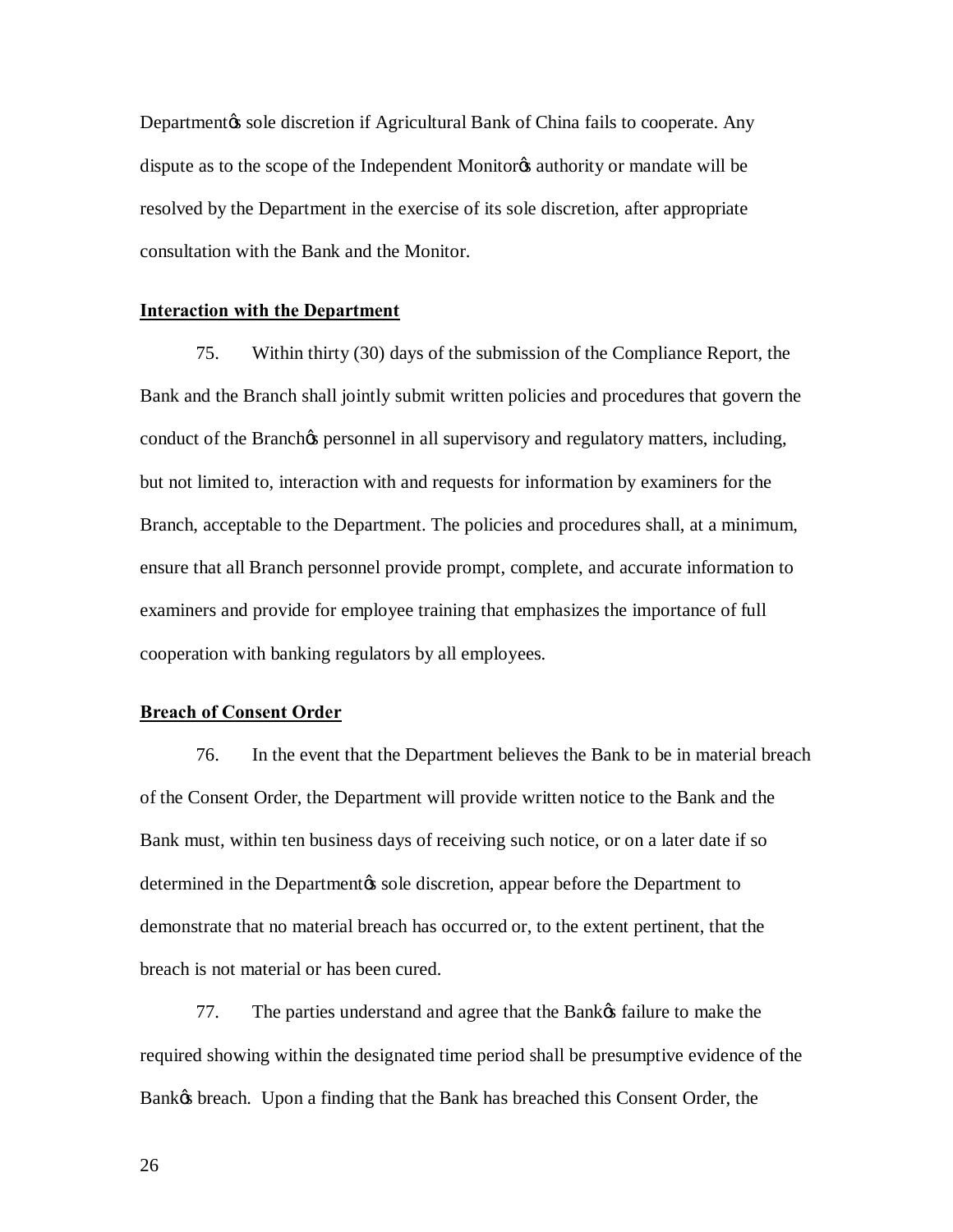Department has all the remedies available to it under New York Banking and Financial Services Law and may use any evidence available to the Department in any ensuing orders, hearings or notices.

### **Waiver of Rights**

 78. The parties understand and agree that no provision of this Consent Order is subject to review in any court or tribunal outside the Department.

### **Parties Bound by the Consent Order**

 79. This Consent Order is binding on the Department and Agricultural Bank of China and the New York Branch, as well as any successors and assigns that are under the Department & supervisory authority. This Consent Order does not bind any federal or other state agency or law enforcement authority.

 80. No further action will be taken by the Department against Agricultural Bank of China for the specific conduct set forth in this Order, provided that the Bank fully complies with the terms of the Order. Notwithstanding the foregoing or any other provision in this Consent Order, however, the Department may undertake additional action against the Bank for transactions or conduct that comes to the attention of the Department, either as a result of the Transaction and OFAC Sanctions Review, or in some other manner.

### **Notices**

 81. All notices or communications regarding this Consent Order shall be sent to: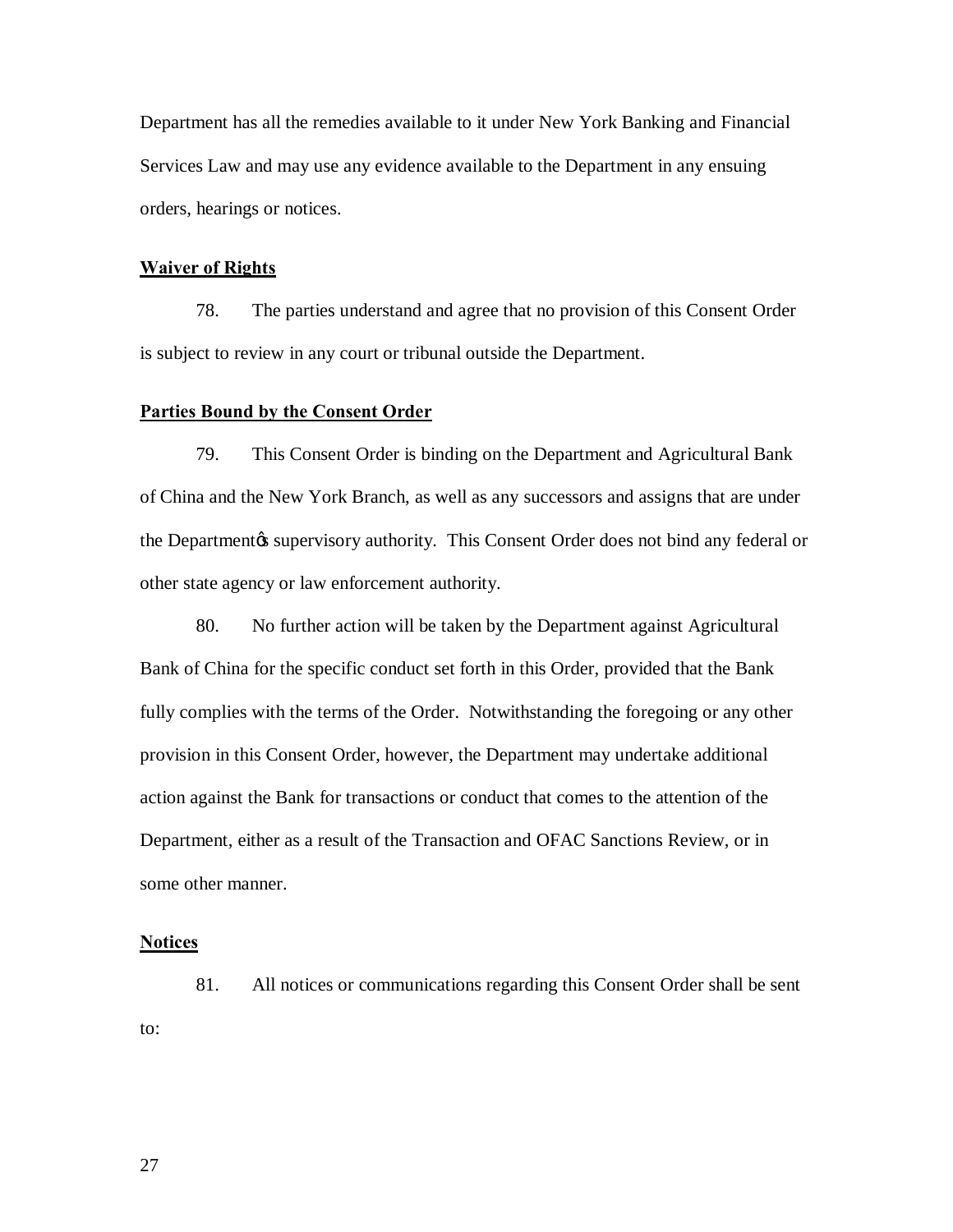For the Department:

 Elizabeth Nochlin Megan Prendergast One State Street New York, NY 10004 New York State Department of Financial Services

For Agricultural Bank of China:

 Zhao Huan No. 69, Jianguomen NeiAvenue Dongcheng District, Beijing, P.R. China, 100005

 New York, NY 10172 Yu Ming 277 Park Avenue

### **Miscellaneous**

82. Each provision of this Consent Order shall remain effective and

enforceable until stayed, modified, suspended, or terminated by the Department.

83. No promise, assurance, representation, or understanding other than those

contained in this Consent Order has been made to induce any party to agree to the

provisions of the Consent Order.